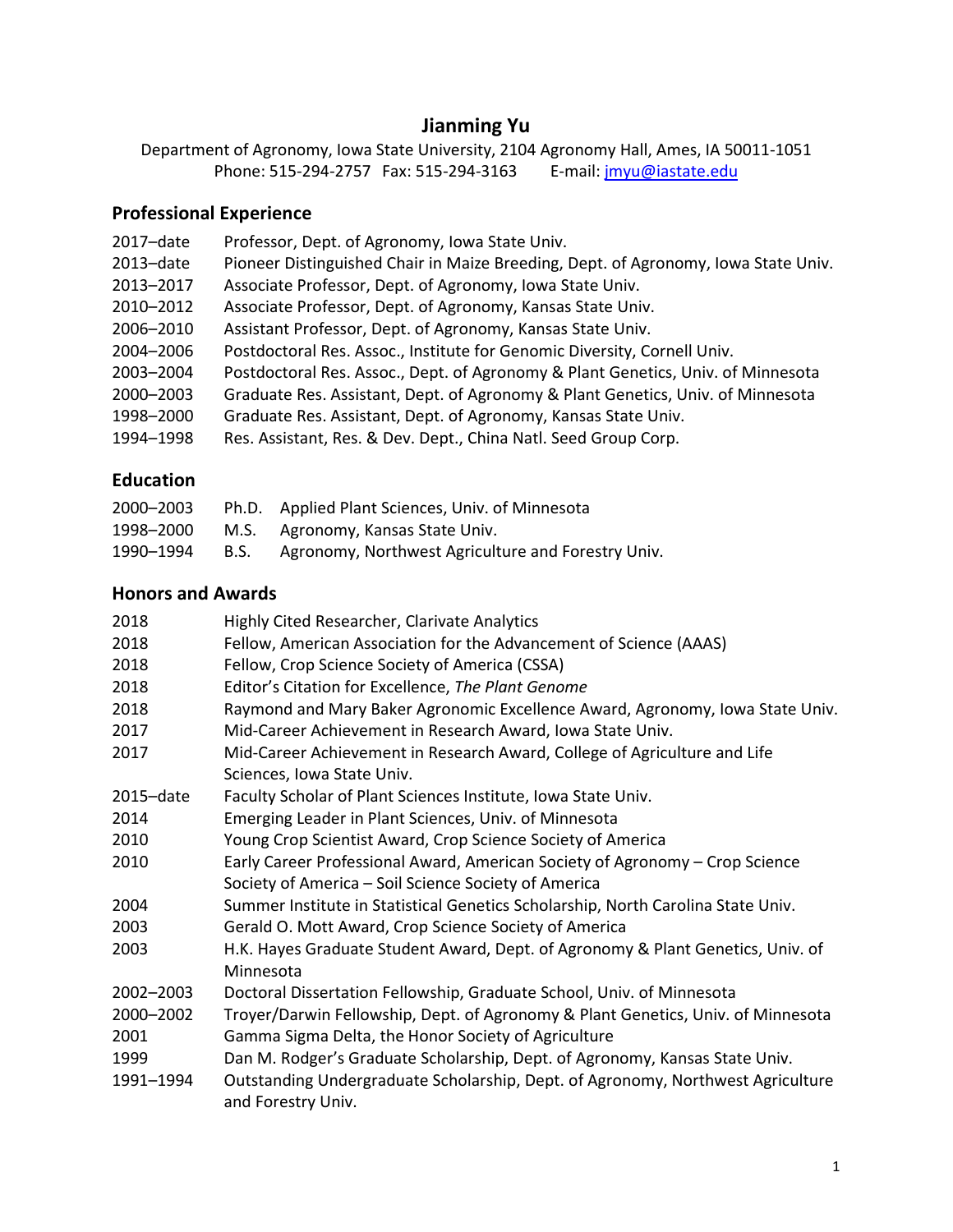#### **Research Summary**

Jianming Yu is Professor and Pioneer Distinguished Chair in Maize Breeding in the Department of Agronomy, Iowa State University. The focus of Yu's program is to address significant questions in quantitative genetics by combining cutting-edge genomic technologies and maize breeding. Yu's research integrates knowledge in quantitative genetics, genomics, plant breeding, molecular genetics, and statistics, and has the ultimate goal of developing and implementing new strategies and methods in trait dissection and crop improvement. Yu is a Faculty Scholar o[f Plant Sciences](https://plantsciences.iastate.edu/)  [Institute](https://plantsciences.iastate.edu/) and a member of [Raymond F. Baker Center for Plant Breeding.](https://www.plantbreeding.iastate.edu/)

#### Complex Trait Dissection

- Developed an integrated framework for gene discovery underlying phenotypic plasticity and performance prediction across environments (*PNAS* [115:6679-6683,](https://doi.org/10.1073/pnas.1718326115) *Genome [Research](https://doi.org/10.1101/gr.255703.119)* 30:673- 683, *[Molecular Plant](https://doi.org/10.1016/j.molp.2021.03.010)* 14:874-887). This general framework facilitates biologically informed dissection of complex traits, enhanced performance prediction in breeding for future climates, and coordinated efforts to enrich our understanding of mechanisms underlying phenotypic variation.
- Uncovered a complete case of heterosis due to pseudo-overdominance (*PNAS* [112:11823-](http://www.pnas.org/content/112/38/11823.abstract) [11828\)](http://www.pnas.org/content/112/38/11823.abstract). While the pseudo-overdominance hypothesis (dominance with repulsion linkage) for heterosis has been proposed for a long time, clearly delineated cases are scarce in the literature.
- Quantified genic and nongenic contributions to quantitative trait variation in maize (*[Genome](http://genome.cshlp.org/content/22/12/2436)  Research* [22:2436-2444\)](http://genome.cshlp.org/content/22/12/2436).
- Outlined the nested association mapping (NAM) strategy (*Genetics* [138:539-551\)](http://www.genetics.org/cgi/content/abstract/178/1/539), the approach that has been replicated in multiple crops to combine the strengths of linkage mapping using populations derived from bi-parental crosses and linkage disequilibrium mapping using diverse accessions.
- Developed the mixed model method for genome-wide association studies (GWAS) (*[Nature](http://www.nature.com/ng/journal/v38/n2/abs/ng1702.html)  Genetics* [38:203-208\)](http://www.nature.com/ng/journal/v38/n2/abs/ng1702.html), the standard method framework for complex trait dissection that is widely adopted in plant and human genetics.

Breeding Methodology

- Developed several optimal training set design methods for genomic selection in hybrid crops (*[Molecular Plant](https://doi.org/10.1016/j.molp.2018.12.022)* 12:390-401). Identifying the superior hybrids among the immense number of possible combinations of parental inbreds is a long-standing challenge. By viewing plant breeding as a process of genetic space exploration, data mining and design thinking would help reshape the next generation breeding programs.
- Prototyped a comprehensive strategy based on genomic selection and other relevant technologies to mine the natural heritage stored in numerous gene banks (*[Nature Plants](http://www.nature.com/articles/nplants2016150)* [2:16150,](http://www.nature.com/articles/nplants2016150) *[Plant Biotechnology Journal](https://doi.org/10.1111/pbi.13420)* 18:2456-2465).
- Pioneered genomic selection (GS) research in crops (*Crop Science* [47:1082-1090\)](https://www.crops.org/publications/cs/abstracts/47/3/1082), the state-ofthe-art breeding methodology that has been extensively implemented in major breeding companies.

Crop Domestication

• Uncovered the first case of domestication triangle, in which human genetics interact with sorghum genetics and the environment to influence the proportion of tannin sorghums grown by farmers in different parts of Africa (*[Nature Plants](https://doi.org/10.1038/s41477-019-0563-0)* 5:1229-1236). Crop domestication is a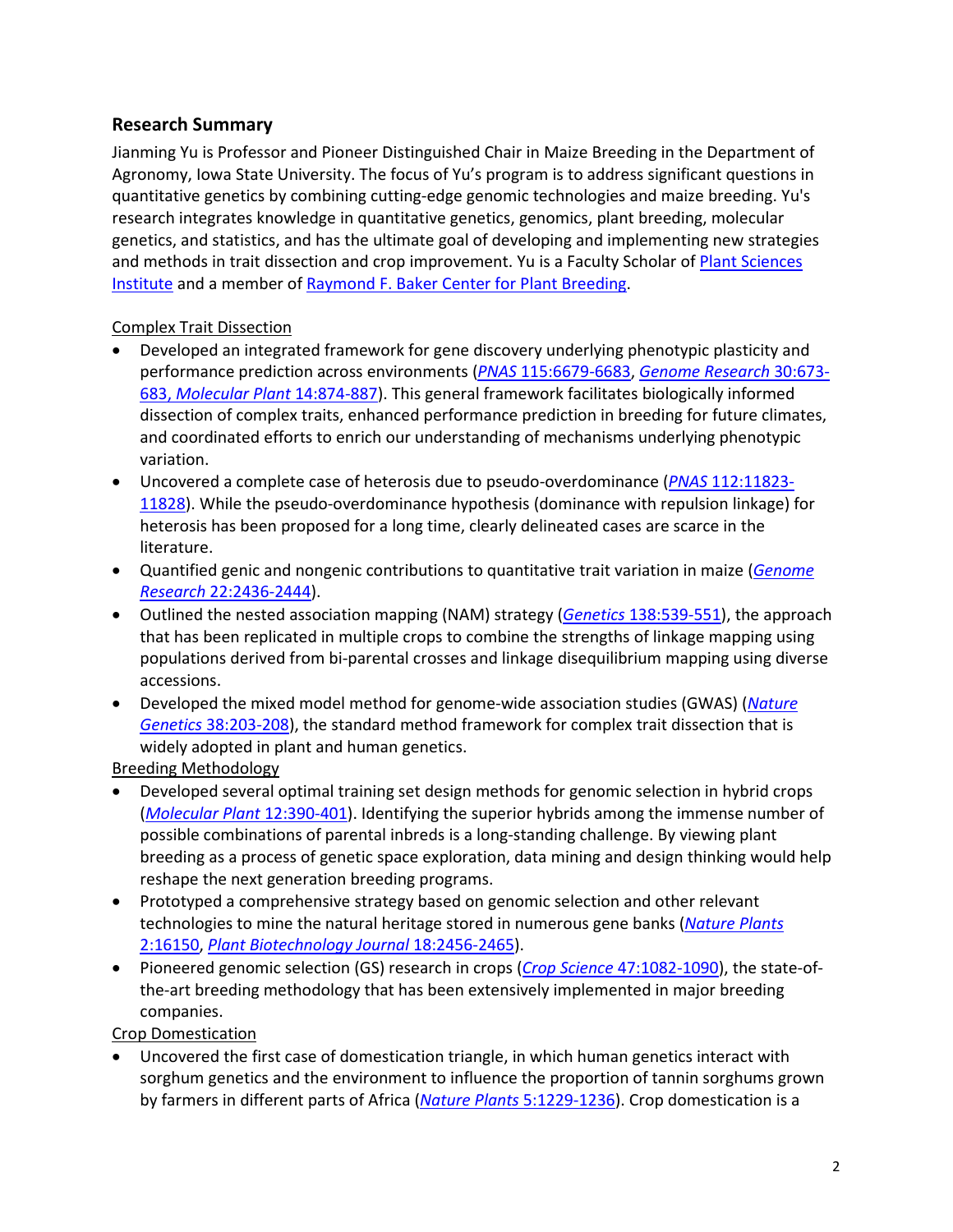complex process of dynamically balancing two competing forces: artificial selection and natural selection. This discovery could help uncover future cases.

- Uncovered patterns of genome-wide nucleotide patterns in maize and soybean (*[Genome](https://doi.org/10.1186/s13059-019-1683-6)  [Biology](https://doi.org/10.1186/s13059-019-1683-6)* 20:74). By examining how the process of domestication have affected the genomes of corn and soybean, the team found out that the [AT]-increase is more pronounced in genomic regions that are non-genic, pericentromeric, transposable elements; methylated; and with low recombination. These findings established the critical links among UV radiation, mutation, DNA repair, methylation, and genome evolution.
- Identified the *Shattering1* gene and its homologs underlying the parallel domestication of multiple cereal species (*[Nature Genetics](http://www.nature.com/ng/journal/v44/n6/abs/ng.2281.html)* 44:720-724).
- Cloned the *Tan1* gene in sorghum underlying a trait with incomplete domestication (*[PNAS](http://www.pnas.org/content/109/26/10281.abstract)* [109:10281-10286\)](http://www.pnas.org/content/109/26/10281.abstract).

Other Significant Research

- Revealed the patterns in DNA base composition divergence (*[Nucleic Acids Research](http://nar.oxfordjournals.org/content/43/7/3614)* 43:3614- [3625\)](http://nar.oxfordjournals.org/content/43/7/3614).
- Revealed the patterns in chromosome size variation (*[Molecular Biology and Evolution](http://mbe.oxfordjournals.org/content/28/6/1901.abstract)* 28:1901- [1911\)](http://mbe.oxfordjournals.org/content/28/6/1901.abstract) across multiple species.

# **Invited Talks (98 = 69 National + 29 International)**

- 1. Aug. 5, 2021. An integrated framework reinstating the environmental dimension for GWAS and genomic selection. The 2021 International Conference on Molecular Plant Sciences: From Fundamental Research to Agricultural Applications, **China** (Virtual).
- 2. May 13, 2021. Quantitative genetics: current status and history. Northwest Agriculture and Forestry University, Yangling, Shaanxi, **China** (Virtual).
- 3. Feb. 27, 2021. Genome-wide associate studies, genomic selection, and genome editing, but what about environment? Corn Breeding Research Meeting Virtual*.*
- 4. Nov. 10, 2020. Design thinking to enhance the synergy between genomic selection and genome editing. Genome Editing and Genomic Selection for Crop Improvement Session, ASA-CSSA-SSSA International Annual Meeting Virtual.
- 5. Apr. 1, 2020. Pattern finding for a better understanding of genes, organisms, and environments. Bayer Crop Science Zoom Seminar Series.
- 6. Nov. 29, 2019. Genome-wide association studies and discovery of tannins' role in agroecosystems. Shanghai Chenshan Plant Science Research Center, Shanghai, **China**.
- 7. Nov. 29, 2019. An integrated understanding of genes, organisms, and environments. Shanghai Institute of Plant Physiology and Ecology, Chinese Academy of Sciences, Shanghai, **China**.
- 8. Nov. 23, 2019. Design thinking for better agriculture: Genomic selection and genome editing. Nature Conference, Agricultural Genomics 2019 - Big Data for Better Agriculture, November 21- 23, 2019, Shenzhen Marriott Hotel Golden Bay, Shenzhen, **China**.
- 9. Sept. 13, 2019. (**[YouTube](https://www.youtube.com/watch?v=HKY7J9ph9eA&feature=youtu.be)**) Integrating design, analytics, and genomics in crop improvement. University of Nebraska - Lincoln, Lincoln, NE.
- 10. Aug. 29, 2019. Design thinking, data mining, and the complex genotype-environmentphenotype relationship. Corteva, Johnston, IA.
- 11. Jun. 20, 2019. Genomic selection, plant breeding design, and optimization. Northwest Agriculture and Forestry University, Yangling, Shaanxi, **China**.
- 12. May 31, 2019. (**[YouTube](https://www.youtube.com/watch?v=A15sCBm2Jz8)**) Towards a better understanding of genes, organisms, and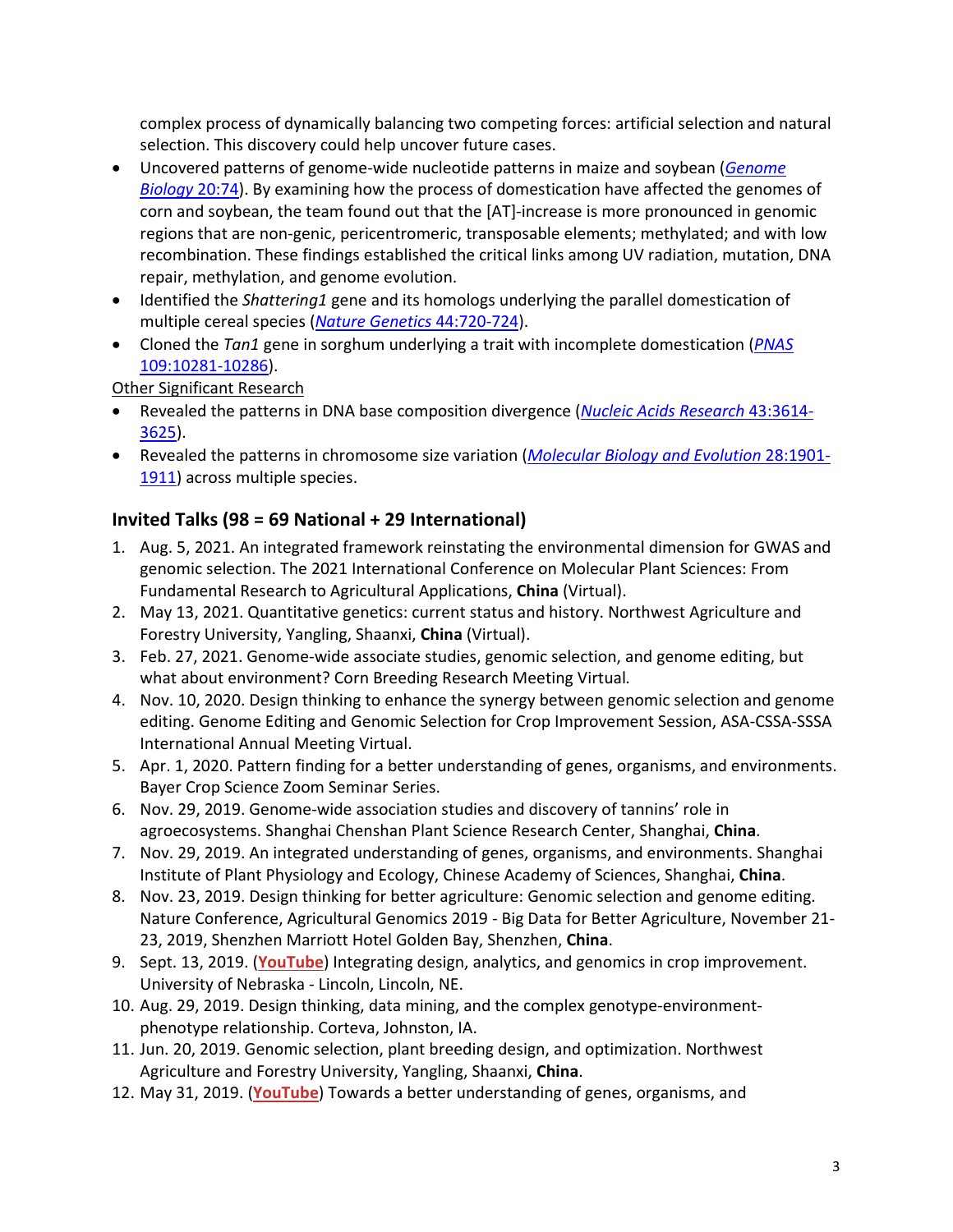environments. Cornell University, Ithaca, NY.

- 13. Apr. 3, 2019. Pattern discovery in genes, genomes, environments, and phenotypes. PIRS Mini-Symposium: Novel candidate gene discovery by computing on phenotypes. Iowa State University, Ames, IA.
- 14. Feb. 25, 2019. A unified synthesis framework of genes, organisms, and environments for gene discovery and performance forecasting. Purdue University, West Lafayette, IN.
- 15. Jan. 12, 2019. Establishing a unified synthesis framework for genomic selection, genome-wide association studies, and genotype by environment interaction. Genomic Selection and Genome-Wide Association Studies workshop, Plant and Animal Genome XXVII Conference, Jan. 12-16, 2019, San Diego, CA.
- 16. Dec. 13, 2018. Establishing a unified framework for genomic prediction of untested genotypes in untested environments. BASF, Morrisville, NC.
- 17. Nov. 28, 2018. Uncovering patterns behind phenotypic plasticity for gene discovery and trait prediction. Colorado State University, Fort Collins, CO.
- 18. Oct. 24, 2018. Probing the mechanisms of heterosis in defined genetic contexts in sorghum and maize. 5th International Symposium on Genomics and Crop Genetic Improvement-Heterosis, Huazhong Agricultural University, Wuhan, **China**.
- 19. Sept. 5, 2018. Design and diversity for complex trait dissection and crop improvement. The 17th meeting of the EUCARPIA Section Biometrics in Plant Breeding, Ghent, **Belgium**.
- 20. Jul. 22, 2018. Designing molecular breeding and green agriculture as space exploration. International Symposium on Molecular Breeding and Green Agriculture in 21 Century, Changchun, Jilin, **China.**
- 21. Jul. 20, 2018. Genomic and environmental determinants and their interplay underlying phenotypic plasticity. Northwest Agriculture and Forestry University, Yangling, Shaanxi, **China.**
- 22. Apr. 20, 2018. (**[YouTube](https://www.youtube.com/watch?v=gTzmPKeMscg)**) Pattern discovery, predictive modeling, and design in plant breeding and genetics, Clemson Integrated Plant Sciences Symposium, Clemson, SC.
- 23. Apr. 6. 2018. Genomic and environmental determinants underlying phenotypic plasticity. Texas A&M University, College Station, TX.
- 24. Dec. 6, 2017. Exploring the genotype-phenotype relationship for germplasm enhancement. Germplasm Enhancement of Maize (GEM) Cooperator's Meeting, Chicago, IL.
- 25. Nov. 15, 2017. Quantitative Genetics and Maize Breeding. ISU Plant Breeding Mini Retreat. Ames, IA
- 26. Sept. 4, 2017. Design thinking and data mining in finding the optimal genetic combinations. The 4th International Symposium on Genomics of Plant Genetic Resources, Giessen, **Germany**. (**Opening Keynote**).
- 27. Jul. 3, 2017. Design thinking and data mining in genetics and breeding. China Agricultural University, Beijing, **China**.
- 28. Jun. 29, 2017. Design and application in genome-wide association studies and genomic selection. Henan University, Kaifeng, Henan, **China**.
- 29. Jun. 6, 2017. Design and optimize genomic selection in the context of gene banks and practical breeding programs. CROPS 2017, HudsonAlpha Institute for Biotechnology, Huntsville, AL.
- 30. Jan. 18, 2017. Thoughts and examples of turbocharging the gene banks with genomic prediction. DivSeek - Addressing the challenges and opportunities for information and data sharing associated with plant germplasm, Plant and Animal Genome XXV Conference, San Diego, CA.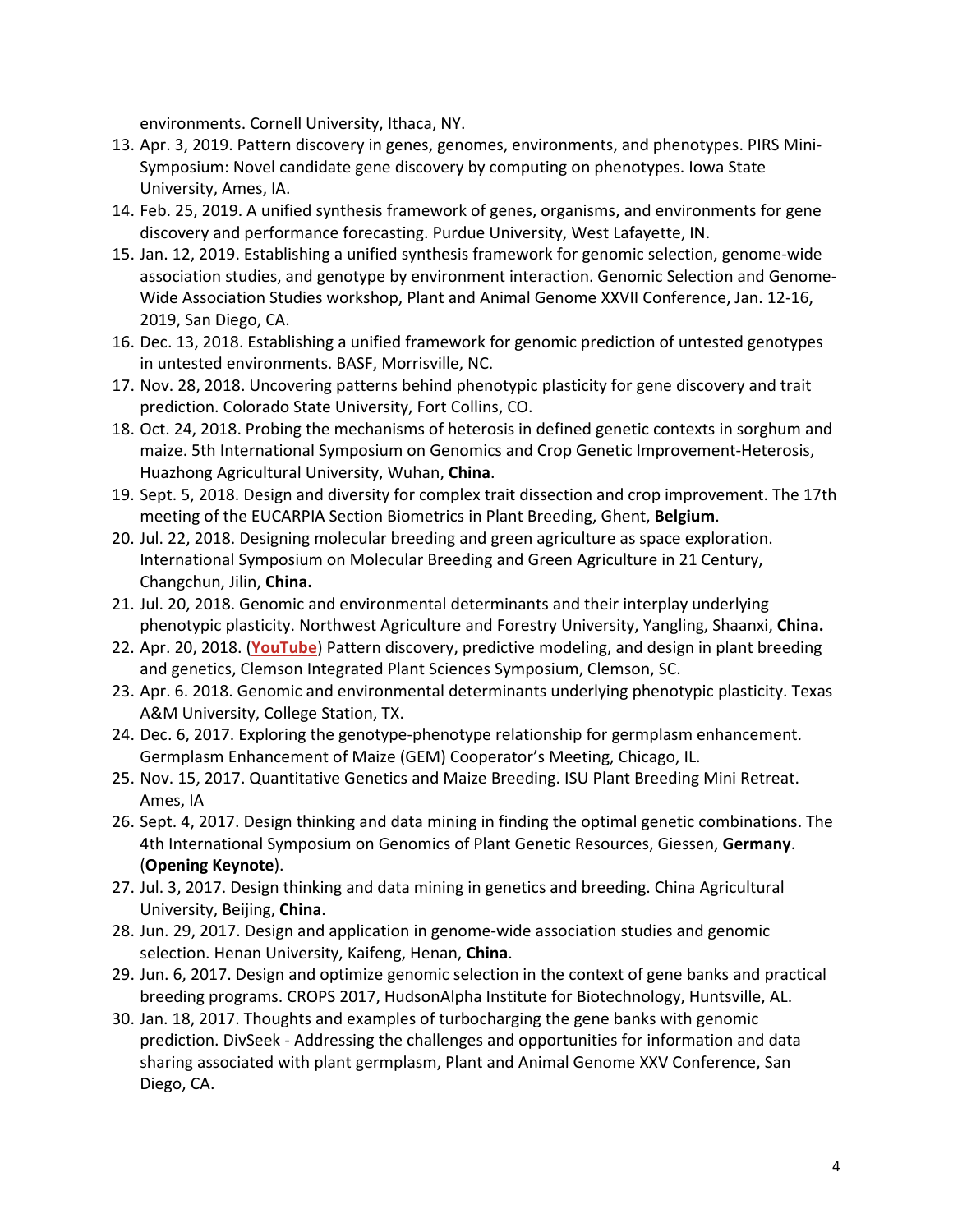- 31. Nov. 29, 2016. Optimal design in complex trait dissection and genomic prediction. Design Optimal Genetics Improvement and Agronomic Systems. Ames, IA.
- 32. Nov. 18, 2016. Breeding strategies with genomic selection. Hi Fidelity Genetics, Durham, NC.
- 33. Nov. 17, 2016. Genomic selection: Continuing the journey of excellence of plant breeding. Bayer CropScience, Morrisville, NC.
- 34. Nov. 9, 2016. Turbo-charging the genebanks through Genomic prediction. The Prominent Role of Plant Genetic Resources and Genebanks in the Post-Genomic Era, C8-Symposium, Phoenix, AZ, ASA-CSSA-SSSA meeting.
- 35. Aug. 30, 2016. Parallel evolution of alleles, genes, chromosomes, and taxa. Bioinformatics Seminar, Department of Statistics, Purdue University., West Lafayette, IN.
- 36. Jul. 14, 2016. Genetics of heterosis and plant breeding methods. Northwest Agriculture and Forestry University, Yangling, Shaanxi, **China**.
- 37. Jul. 9, 2016. Genotype and phenotype relationship for different biological questions. Shandong Agricultural University, Tai'an, Shandong, **China**.
- 38. May 25, 2016. Defining a complex phenomenon and quantitative dissecting of heterosis. Heterosis: Working toward a genetic, molecular, developmental and physiological basis. Interdepartmental Plant Group, University of Missouri, Columbia, MO.
- 39. Apr. 28, 2016. Genomic prediction contributes to a promising global strategy to evaluate plant germplasm in genebanks. Noble Foundation, Ardmore, OK.
- 40. Apr 29, 2016. Genotype and phenotype relationship under different biological contexts for gene finding and trait selection, Plant Genotype-Phenotype (G2P) Association Discovery via Integrative Genome-scale Biological Network & Genome-wide Association Analysis, Noble Foundation, Ardmore, OK.
- 41. Jan. 9, 2016. Evolutionary patterns of chromosomes and genomes. Evolution of Genome Size workshop, Plant and Animal Genome XXIV Conference, San Diego, CA.
- 42. Sept. 2, 2015. Genetic dissection and genomic prediction of quantitative traits. Department of Bioagricultural Sciences and Pest Management, Colorado State University, Fort Collins, CO.
- 43. Feb. 19, 2015. (**[YouTube](https://www.youtube.com/watch?v=1HUim3EDVuM)**) Genomic selection: Historical context, technical details, empirical findings, and perspectives. Texas A&M Plant Breeding Symposium, Texas A&M University, College Station, TX.
- 44. Jan. 13, 2015. Novel strategies in integrating genomic selection into the broad genomicsassisted breeding, Genomics-Assisted Breeding Workshop, Plant and Animal Genome XXIII Conference, San Diego, CA.
- 45. Nov. 10, 2014. Leveraging genomics and phenomics for a better understanding of genotypephenotype relationship. Center for Sorghum Improvement, Kansas State University, Manhattan, KS.
- 46. Nov. 4, 2014. Challenges of G x E and how to overcome them. Integrating Genotypes and Phenotypes to Improve Crops for Challenging Environments, C1-Symposium, Long Beach, CA, ASA-CSSA-SSSA meeting.
- 47. Oct. 14, 2014. Emerging and long-standing questions in plant genetics and breeding. Department of Agronomy and Plant Genetics, University of Minnesota, St. Paul, MN.
- 48. Sept. 8, 2014. Quantitative perspectives in gene cloning, genotype by environment interaction, and germplasm enhancement. Interdepartmental Plant Group seminar series, Columbia, MO.
- 49. Jun. 30, 2014. Genomic selection and model prediction as an integrated breeding strategy. Northwest Agriculture and Forestry University, Yangling, Shaanxi, **China**.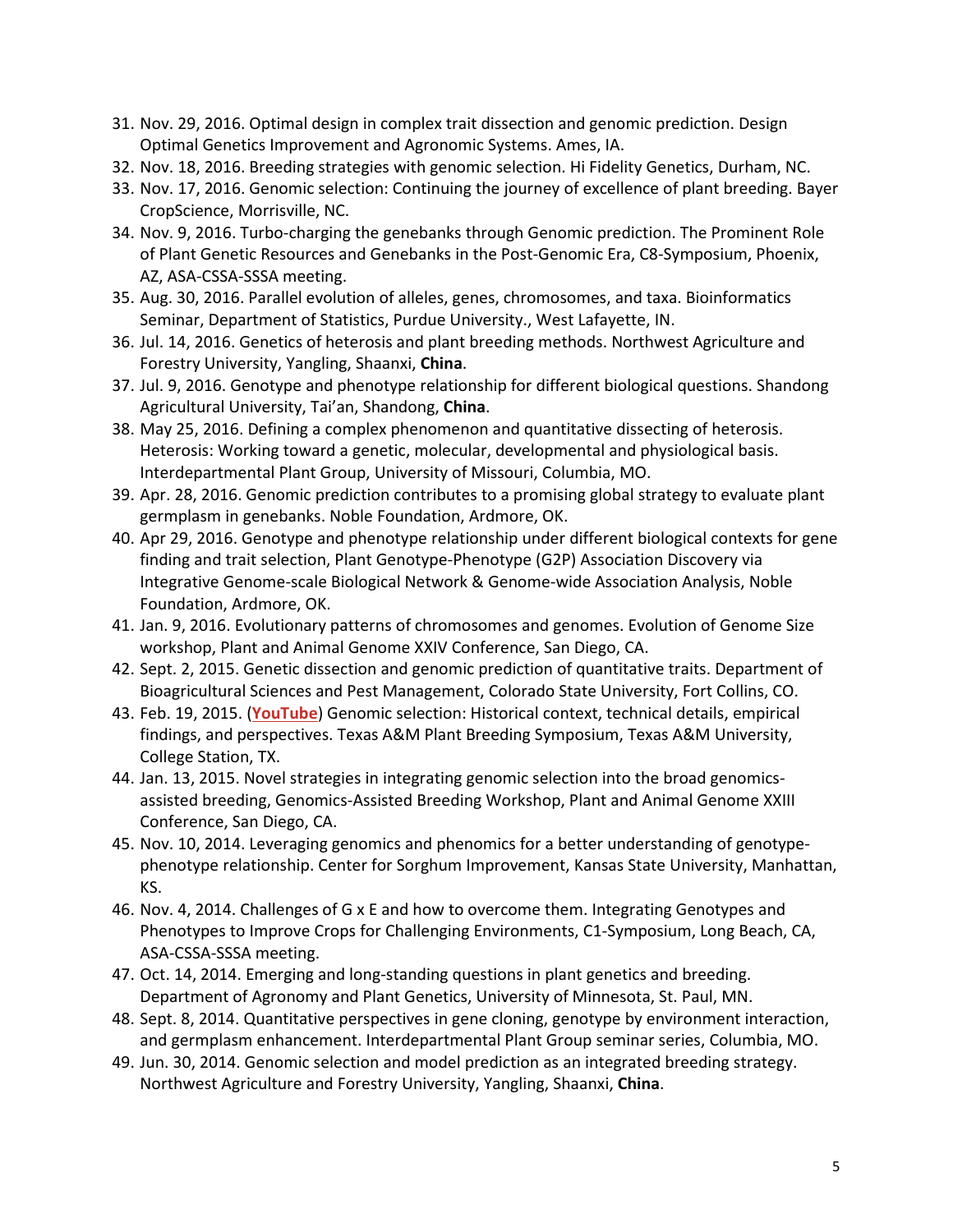- 50. Apr. 28, 2014. Can we make a dent in genotype by environment interaction in this high throughput era? International Workshop on Engineered Crops, Iowa State University, Des Moines, IA.
- 51. Apr. 1, 2014. Significance of quantitative genetics in the era of high throughput genotyping and phenotyping, Plant Breeding and Genetics Symposium, University of Nebraska-Lincoln, Lincoln, NE.
- 52. Mar. 18, 2014. The significance of quantitative genetics in the high throughput era. Workshop at Center of Maize Improvement, China Agricultural University, Beijing, **China**.
- 53. Oct. 16, 2013. Parallel evolution of alleles, genes, chromosomes, and genomes. Genetic, Genomics, and Bioinformatics Program, University of California-Riverside, Riverside, CA.
- 54. Sept. 24, 2013. Genic and nongenic contributions to natural variation of maize quantitative traits in maize, Plant Genomics Congress USA, St. Louis, MO.
- 55. Aug. 9, 2013. The frequency issue in current genetics and genomics analysis. Northwest Agriculture and Forestry University, Yangling, Shaanxi, **China**.
- 56. Jul. 31, 2013. Understanding the role of frequency in "complex" trait dissection in plants and humans. Huazhong Agricultural University, Wuhan, Hubei, **China**.
- 57. May 1, 2013. The critical role of frequency in genetics, genomics, and breeding. T-CAP spring 2013 webinar series, Ahead of the curve: Technologies for next-generation plant breeding.
- 58. Jan. 29, 2013. Interdisciplinary genetics analysis across plants, animals, and human. Department of Animal Sciences, Iowa State University, Ames, IA.
- 59. Jan. 12, 2013. Genome-wide landscape of genetic polymorphisms underlying quantitative trait variation. January 12, 2013. Maize Workshop, Plant and Animal Genome XXI Conference, San Diego, CA.
- 60. Jan. 13, 2013. Parallel domestication of the shattering1 genes in cereals. Sorghum and Millet Workshop, Plant and Animal Genome XXI Conference, Jan. 12-16, 2013, San Diego, CA.
- 61. Dec. 5, 2012. Genomic selection and application to grain, forage and bio-energy sorghum. Session of Genomic Selection in Corn, Sorghum and Wheat, 2012 American Seed Trait Association Meeting, Chicago, IL.
- 62. Sept. 20, 2012. Association mapping of genetic resources: achievement and future perspectives. Symposium "Genomics of Quantitative Traits: from QTL to genes", the 56th Annual Congress of Italian Society of Agricultural Genetics, Perugia, **Italy**.
- 63. Jun. 23, 2012. Opportunities and challenges of statistical genetics in genome-wide association studies. Session: Interactions Between Omics and Statistics: Analyzing High Dimensional Data, the 8th International Purdue Symposium on Statistics, West Lafayette, IN.
- 64. Apr. 23, 2012. Genome-wide association studies in crops and comparative genomics for gene cloning. Oklahoma State University, Stillwater, OK.
- 65. Jan. 17, 2012. Natural genetic variation at Tan1 defines tannin in sorghum grain and offers seedling cold tolerance. Genomics-Assisted Breeding Workshop, Plant and Animal Genome XX Conference, San Diego, CA.
- 66. Oct. 28, 2011. Opportunities and challenges of genome-wide association studies for plant breeding. Plant Breeding and Genetics Symposium, University of Wisconsin, Madison, WI.
- 67. Oct. 18, 2011. Enhancing gene discovery and plant breeding by combining genomic technology and genetic design. Chromatin, Lubbock, TX.
- 68. Sept. 29, 2011. Opportunities and challenges of going genome-wide. Donald Danforth Plant Science Center 2011 Fall Symposium: Plant Genomes to Phenomes, St. Louis, MO.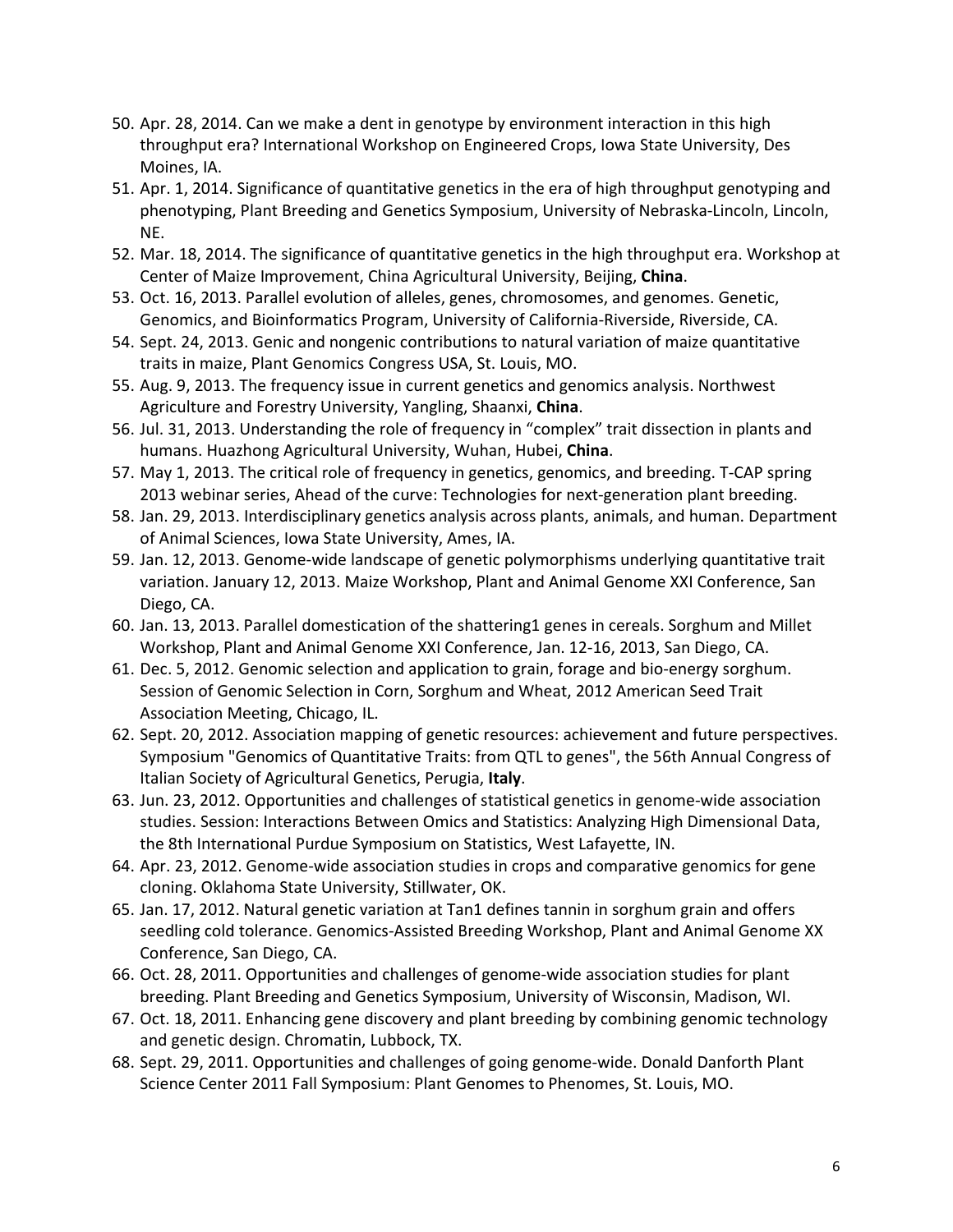- 69. Sept. 8, 2011. Juggling between going genome-wide and nailing down the gene. Department of Plant Pathology, Kansas State University, Manhattan KS.
- 70. Jul. 4, 2011. Resequencing-based genome-wide association study and meta-genome analysis of chromosome evolution. Chinese Academy of Agricultural Sciences, Beijing, **China**.
- 71. Jul. 1, 2011. From meta-genome analyses to genome-wide signals to genes underlying complex traits. Northwest Agriculture and Forestry University, Yangling, Shaanxi, **China**.
- 72. Jun. 22, 2011.What we can do with all these genome sequences and genomic technologies? China Agricultural University, Beijing, **China**.
- 73. Jun. 21, 2011. Genomics-assisted complex trait dissection and crop improvement. Institute of Crop Improvement, Tianjin Academy of Agricultural Research, Tianjin, **China**.
- 74. Jan. 16, 2011. Comparative analysis of genome and chromosome evolution across 128 species with sequenced genomes. Comparative Genomics Workshop, 2011 International Plant and Animal Genome Conference, San Diego, CA.
- 75. Jan. 16, 2011. Composite resequencing-based genome-wide association study (CR-GWAS) in Arabidopsis implicates both common and rare variants underlying flowering time. QTL Cloning Workshop, 2011 International Plant and Animal Genome Conference, San Diego, CA.
- 76. Aug. 11, 2010. AFRI National Cereal Germplasm Phenotyping Future for public sorghum research. Great Plains Sorghum Conference, Mead, NE.
- 77. Apr. 5, 2010. Quantitative genetics in next generation genomics and plant breeding. Department of Agronomy, Purdue University, West Lafayette, IN.
- 78. Jan. 9, 2010. Statistical methods to control for population structure and relative kinship in association mapping with different sample types. Statistical Genomics Workshop, 2010 International Plant and Animal Genome Conference, San Diego, CA.
- 79. Dec. 11, 2009. Quantitative genetics in next generation genetics and plant breeding. Joint Graduate Program Symposium, Graduate Programs in Genetics and Plant Breeding, Genetics, and Biotechnology, Michigan State University, East Lansing, MI.
- 80. Sept. 1, 2009. Dissecting and selecting for complex traits. Monsanto, Ankeny, IA.
- 81. Aug. 18, 2009. Genomic mapping, genetic design, and genomewide selection in plants. Mendel Genetics, Lafayette, IN.
- 82. Jun. 23, 2009. Genomic mapping and next-generation genetics in plants. China Agriculture University, Beijing, **China**.
- 83. Jun. 25, 2009. Genomic mapping and next-generation genetics in plants. Chinese Academy of Agricultural Sciences, Beijing, **China**.
- 84. Jun. 25, 2009. Genomic mapping and next-generation genetics in plants. Institute of Genetics and Developmental Biology, Chinese Academy of Sciences, Beijing, **China**.
- 85. Jun. 29, 2009. Genomic mapping in plants. Northwest Agriculture and Forestry University, Yangling, Shaanxi, **China**.
- 86. Mar. 3, 2009. Realizing the potential of genetic diversity and genomic technology in plant breeding. Montana State University, Bozeman, MT.
- 87. Feb. 25, 2009. Translational genomics in sorghum. Joint SICNA/NSP, Grapevine, TX.
- 88. Jan. 7, 2009. Assembling and scrambling the genomes for gene discovery. Exelixis Plant Sciences, Portland, OR.
- 89. Sept. 25, 2008. Methods and strategies for association mapping and genomewide selection. International Symposium on Approaches for Association Mapping and Genome-Wide Genotyping by Means of Chip Hybridization, University of Hohenheim, Stuttgart, **Germany**.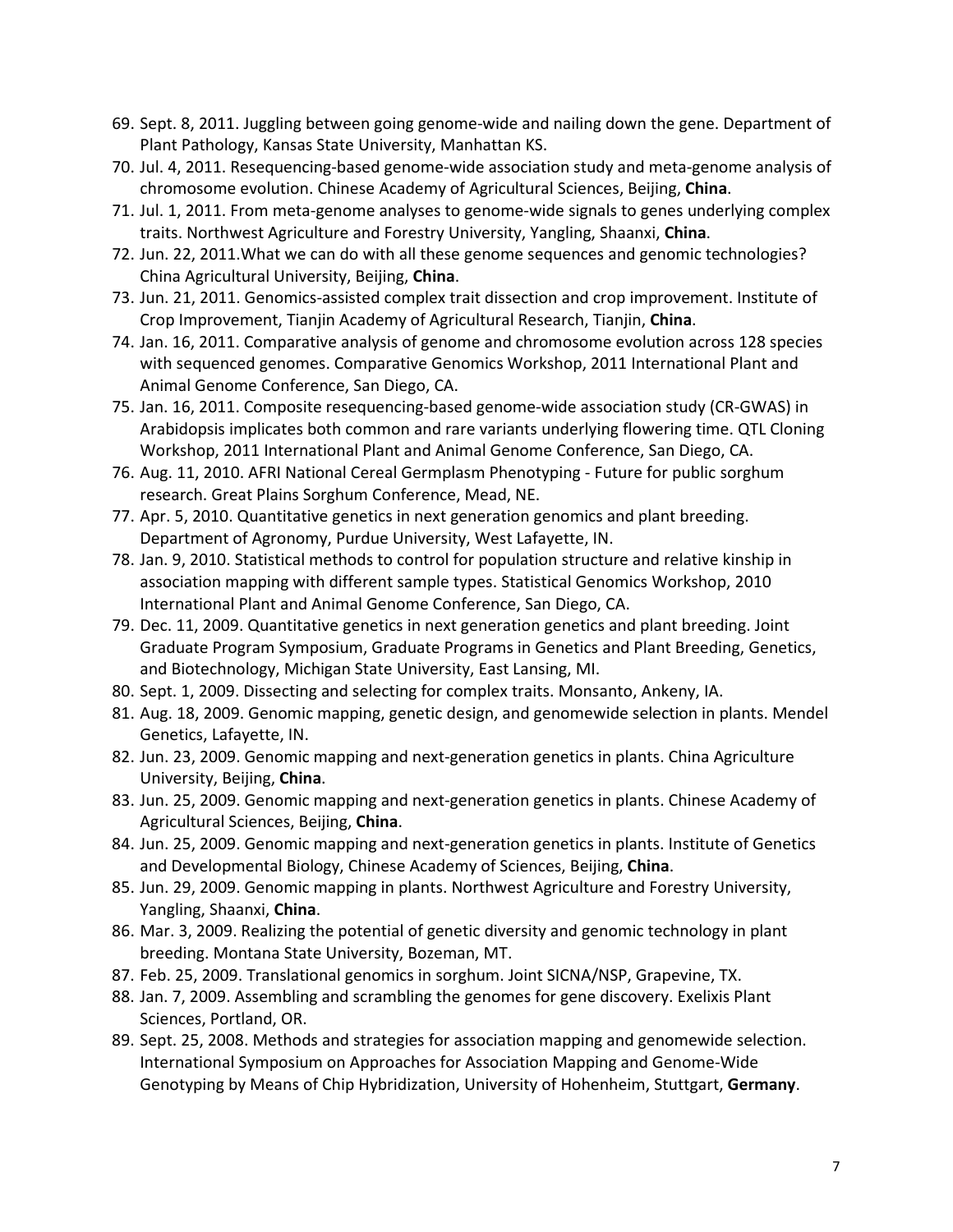- 90. Sept. 3-4, 2008. Sweet sorghum improvement, Great Plains Sorghum Conference, Manhattan, KS.
- 91. Feb. 5, 2008. Strategies and methods for genome-wide association and genome-wide selection. Dow AgroSciences, Indianapolis, IN.
- 92. Jan. 16, 2008. Towards genome-wide association mapping and selection. Sorghum and Millet Workshop, Plant and Animal Genome XIV Conference, San Diego, CA.
- 93. Jul. 19-20, 2007. Association mapping in sorghum: progress and prospects. Great Plains Sorghum Conference, College Station, TX.
- 94. Oct. 25-26, 2006. Complex trait dissection through association mapping. Genomic Mapping Workshop, USDA-ARS, Lubbock, TX.
- 95. Jun. 2006. Association mapping in plants and animals. Summer Institute in Statistical Genetics, Washington State Univ. Seattle, WA.
- 96. Mar. 6, 2006. Association mapping in maize. The 42nd Illinois Corn Breeder's School, Urbana, IL.
- 97. Jan. 15, 2006. Association mapping accounting for multiple levels of relatedness. QTL Cloning Workshop, *Plant and Animal Genome XIV Conference*, San Diego, CA.
- 98. Nov. 9, 2005. Bridging molecular diversity with functional diversity: Complex trait dissection in maize. SNP Markers Symposium – Discovery, Development, Mapping, and Utilization, *ASA-CSSA-SSSA International Annual Meetings,* Salt Lake City, UT.

#### **Teaching Experience**

2014-2021, Instructor, ISU AGRON 621, Advanced Plant Breeding

2020-2021, Instructor, ISU AGRON 600A, Plant Breeding Seminar

Fall 2017, Instructor, ISU Genet 692, Conceptual Foundations of Genetics

Fall 2013. Co-instructor, ISU AGRON 621, Advanced Plant Breeding

Fall 2007-2012. Instructor, KSU AGRON 770, Plant Genetics

Taught this class to a group of students with diverse backgrounds, including juniors, seniors and graduate students (M.S. and Ph.D.) in Agronomy, Plant Pathology, Entomology, Biology, Grain Science, and the interdepartmental Genetics program. Average enrollment: 11. Average TEVAL score 4.4/5.0

Fall 2010 and Fall 2012. Instructor, KSU AGRON 980, Molecular Tools for Genetic Analysis Co-taught this class to Ph.D. students in Plant Breeding and Genetics. Enrollment: 5. Average TEVAL score 4.9/5.0

June 2006. Instructor, Summer Institute in Statistical Genetics, Washington State Univ.

Co-taught the module with two other instructors, Association Mapping in Plants and Animals 2009. Teaching Retreat at K-State

Attended one-day workshop; On the road to teaching excellence: Our journey as teachers

# **Trainee (25)**

Graduate Students (12), Postdoctoral Research Associates (8), and Visiting Students/Scholars (5)

| No | <b>Name</b>     | Degree/ | Place | <b>Duration</b> | Research Area                  | <b>Current Employment</b>    |
|----|-----------------|---------|-------|-----------------|--------------------------------|------------------------------|
|    |                 | Postdoc |       |                 |                                |                              |
| 12 | Mahule-Elyse-   | Ph.D.   | isu   | 2018-           | Plant Breeding & Genetics      | <b>Iowa State University</b> |
|    | Boris Alladassi |         |       |                 |                                |                              |
| 11 | Laura Tibbs     | Ph.D.   | isu   | 2017-           | <b>Genetics &amp; Genomics</b> | <b>Iowa State University</b> |
|    | Cortes          |         |       |                 |                                |                              |
| 10 | Jialu Wei       | Ph.D.   | isu   | 2017-           | Plant Breeding & Genetics      | <b>Iowa State University</b> |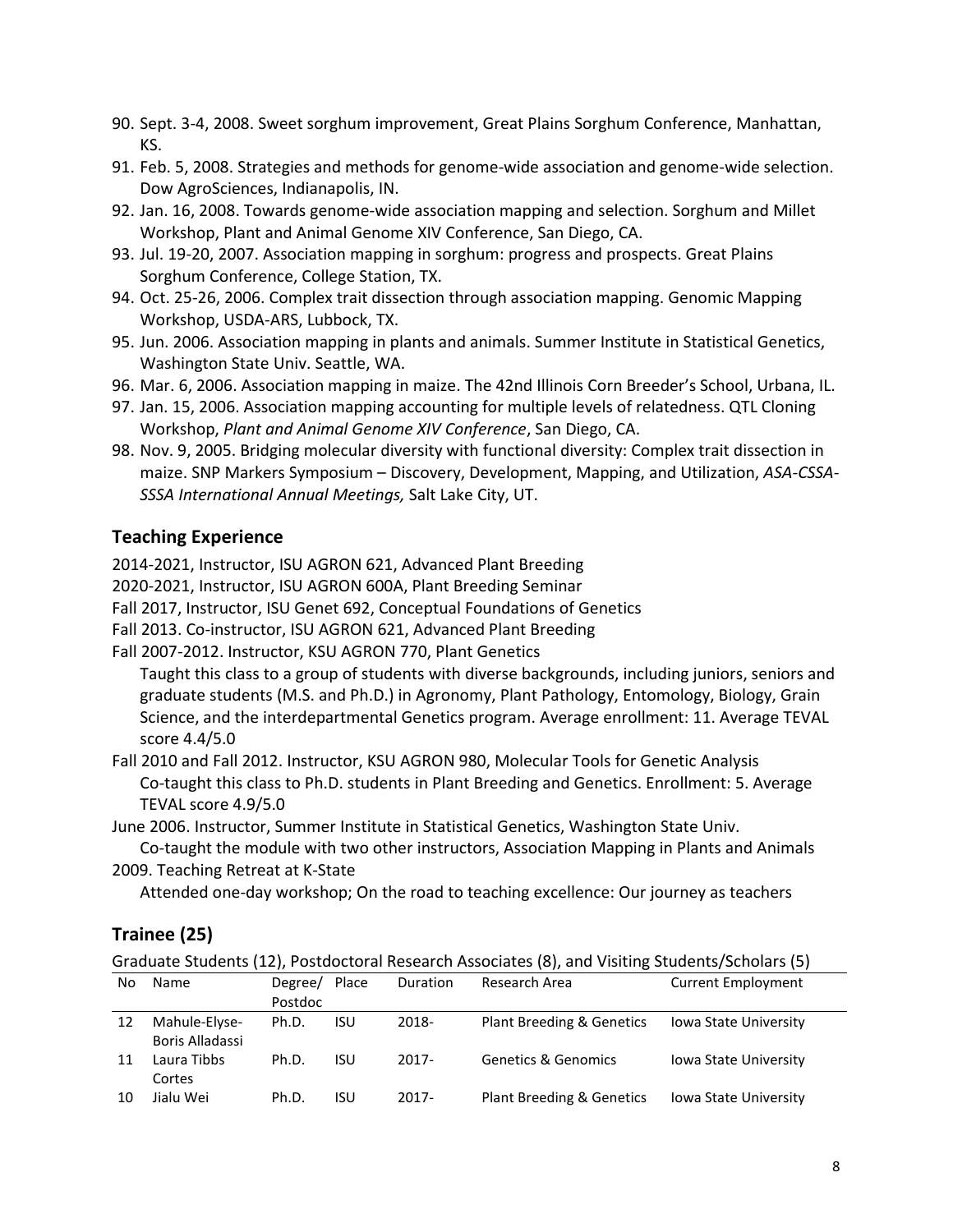| 9            | James McNellie                 | Ph.D.               | <b>ISU</b>               | 2016-                  | <b>Genetics &amp; Genomics</b>                    | Iowa State University                                                              |
|--------------|--------------------------------|---------------------|--------------------------|------------------------|---------------------------------------------------|------------------------------------------------------------------------------------|
| 8<br>7       | Qi Mu<br>Jinyu Wang            | Ph.D.<br>Ph.D.      | <b>ISU</b><br><b>ISU</b> | 2016-2021<br>2014-2019 | Plant Breeding & Genetics<br><b>Plant Biology</b> | Iowa State University<br>Data Analyst, Guardant<br>Health                          |
| 6            | Matt Dzievit                   | Ph.D.               | <b>ISU</b>               | 2013-2019              | Plant Breeding & Genetics                         | Research Scientist,<br>Corteva                                                     |
| 5            | <b>Brandon</b><br>Hawkins      | M.S.<br>Online      | <b>ISU</b>               | 2012-2016              | Plant Breeding & Genetics                         | Research Associate,<br>Corteva                                                     |
| 4            | Xin Li                         | Ph.D.               | KSU-ISU                  | 2010-2015              | Plant Breeding & Genetics                         | Quantitative Geneticist,<br>AgReliant                                              |
| 3            | Sivakumar<br>Sukumaran         | Ph.D.               | <b>KSU</b>               | 2008-2012              | Plant Breeding & Genetics                         | Scientist & Lead, CIMMYT                                                           |
| 2            | Guannan Sun                    | M.S.                | <b>KSU</b>               | 2009-2011              | GRA, Statistics Major                             | Senior Statistician, Sanofi                                                        |
| $\mathbf{1}$ | Wenwen Xiang                   | M.S.                | <b>KSU</b>               | 2007-2009              | Plant Breeding & Genetics                         | Data Analyst, WaferGen                                                             |
|              |                                |                     |                          |                        |                                                   |                                                                                    |
| 8            | Hongwei Zhang                  | Postdoc ISU         |                          | 2016-2021              | Plant Breeding & Genetics                         | Maze Breeder, Stine Seeds                                                          |
| 7            | <b>Tingting Guo</b>            | Postdoc ISU         |                          | 2016-2019              | <b>Quantitative Genetics</b>                      | (Transition)                                                                       |
|              |                                | Staff               |                          | 2019-2021              |                                                   |                                                                                    |
| 6            | <b>Adam Vanous</b>             | Postdoc ISU         |                          | 2018-2020              | Plant Breeding & Genetics                         | Research Scientist, USDA-<br><b>ARS</b>                                            |
| 5            | Xiaoqing Yu                    | Postdoc ISU         |                          | 2014-2018              | Plant Breeding & Genetics                         | Entrepreneur                                                                       |
| 4            | Xianran Li                     | Postdoc             | <b>KSU</b>               | 2008-2013              | <b>Genomics &amp; Bioinformatics</b>              | Research Scientist, USDA-                                                          |
|              |                                | Staff               | <b>ISU</b>               | 2013-2021              |                                                   | <b>ARS</b>                                                                         |
| 3            | Chengsong Zhu                  | Postdoc             | <b>KSU-ISU</b>           | 2007-2013              | <b>Quantitative Genetics</b>                      | Biostatistician, UT<br>Southwestern Medical<br>Center                              |
| 2            | Yuye Wu                        | Postdoc KSU         |                          | 2008-2012              | Plant Physiology                                  | Professor, Shandong<br><b>Agricultural University</b>                              |
| 1            | Zhongwei Lin                   | Postdoc KSU         |                          | 2007-2012              | <b>Molecular Genetics</b>                         | Professor, China<br><b>Agricultural University</b>                                 |
| 5            | Danilo Hottis                  | Visiting            | <b>ISU</b>               | 2015-2016              | <b>Quantitative Genetics</b>                      | From University of São                                                             |
|              | Lyra                           | Student             |                          | 10 months              |                                                   | Paulo; BASF                                                                        |
| 4            | Hewan Degu                     | Visiting<br>Scholar | <b>ISU</b>               | 2014,<br>months        | 6 Plant Breeding & Genetics                       | African Women in<br>Agricultural Research and<br>Development Fellow;               |
| 3            | Dindo Tabanao                  | Visiting<br>Scholar | <b>ISU</b>               | 2013,<br>months        | 2 Plant Breeding & Genetics                       | Hawassa University<br>Borlaug Fellow from<br>Philippine Rice Institute;<br>Corteva |
| 2            | Leonardo de<br>Azevedo Peixoto | Visiting<br>Student | <b>ISU</b>               | 3 months               | 2013-2014, Plant Breeding & Genetics              | From Universidade Federal<br>de Viçosa; Universidade<br>Federal de Viçosa          |
| 1            | Chunlian Li                    | Visiting<br>Scholar | KSU                      | months                 | 2011-12,12 Plant Breeding & Genetics              | Northwest Agricultural<br>and Forestry University;<br>Professor                    |

### **Leadership Activities and Professional Contributions**

Associate Editor, *Genetics* (2020-present) Associate Editor, *Plant Genome* (2021-present, 2012-2017) Editorial Board, *Plant Communications* (2019-present)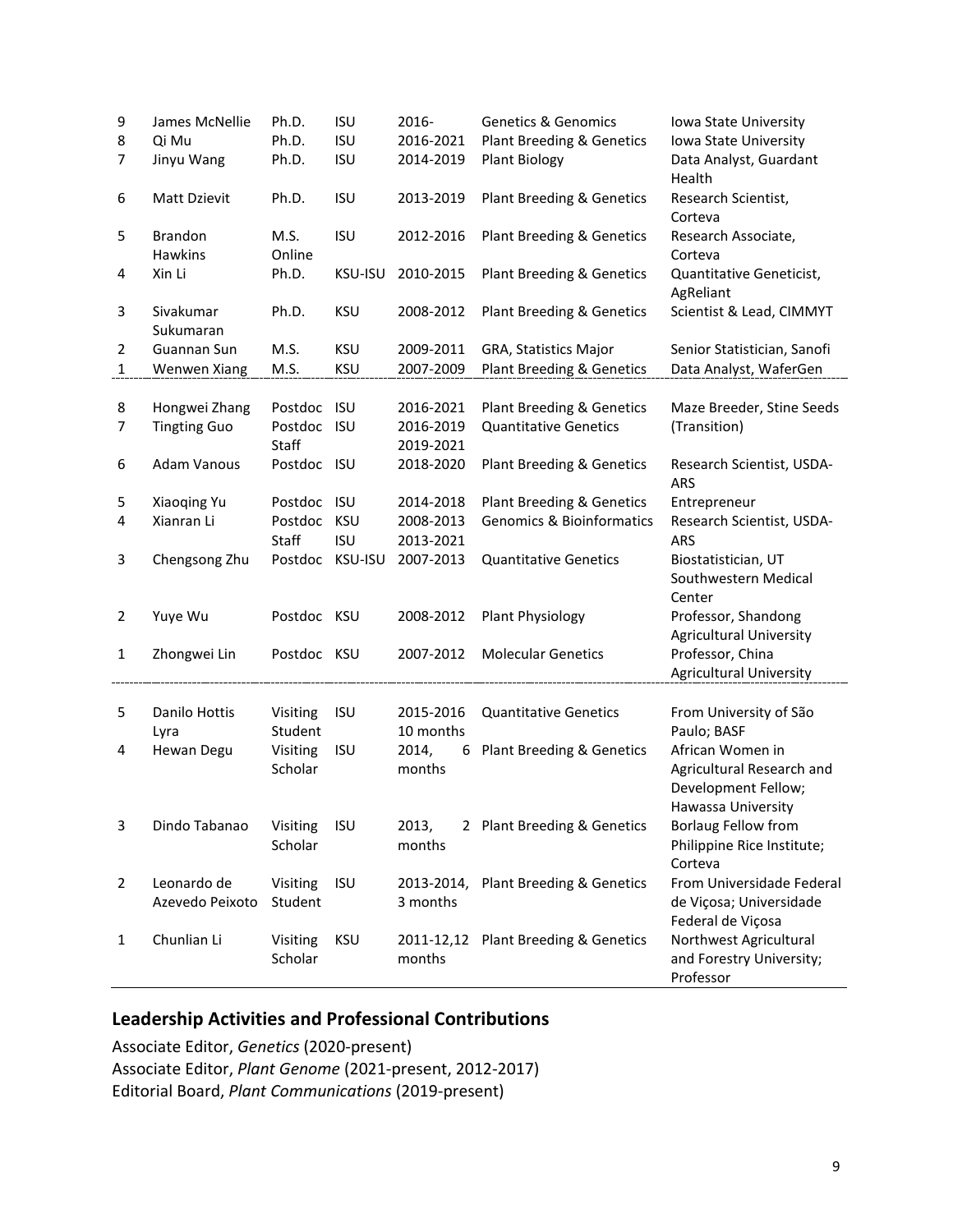Associate Editor, *Molecular Breeding* (2018-present)

Associate Editor, *Theoretical and Applied Genetics* (2007-2011)

Associate Editor, *Crop Science* (2008-2010)

Editorial Board, *Maize Genetic and Genomics Database (MaizeGDB)* (2006)

Maize Genetics Executive Committee (Chair 2018, Vice-Chair 2017; Member 2015-2020) Technical Steering Group, Germplasm Enhancement of Maize (2017-present)

- Advisory Board, Genome to Phenome Bridge project funded by Foundation for Food and Agriculture Research (2019-present)
- Scientific Organizing Committee: CROPS 2019, CROPS 2017, and CROPS 2015, HudsonAlpha Institute for Biotechnology (2014-present)
- Scientific Organizing Committee: 5th International Symposium on Genomics and Crop Genetic Improvement-Heterosis, October 22-25, 2018, Huazhong Agricultural University, Wuhan, China
- Advisory Panel, Plant Genomics Congress USA (2014-2016)
- Scientific Advisor, Chromatin, Inc. (2012)
- Scientific Advisory Board, Mendel Bioenergy Seeds (2009-2011)
- Conference Organizing Committee: Sorghum Genomics Conference, November 15-16, 2012, Atlanta, GA.

CSSA Board of Directors, 2022-01-01 - 2024-12-31

- ASA International Agronomy Award Committee, 2021-01-01 2022-12-31
- CSSA Seed Science Award Committee, 2021-01-01 2022-12-31
- CSSA Fellows Committee, 2019-01-01 2020-12-31
- CSSA Div. C-8, Plant Genetic Resources Officers, Past Chair, Div. C-8, 2017-01-01 2017-12-31; Chair,
- Div. C-8, 2016-01-01 2016-12-31; Chair-Elect, Div. C-8, 2015-01-01 2015-12-31
- CSSA Calvin Sperling Memorial Biodiversity Lectureship Committee, Chair, 2017-01-01 2017-12-31
- CSSA Crop Science Research Award Committee, 2016-01-01 2017-12-31
- CSSA Program Planning Committee, Chair, Div. C-8, 2016-01-01 2016-12-31
- CSSA Nominations for President-Elect Committee, Chair, Div. C-8, 2016-01-01 2016-12-31
- CSSA Nominations Committee for Div. C-8 Officers, Chair, 2016-01-01 2016-12-31
- CSSA Frank N. Meyer Medal for Plant Genetic Resources Committee, Ex Officio, 2016-01-01 2016- 12-31
- CSSA Ron Phillips Plant Genetics Lectureship Committee, 2015-01-01 2015-12-31
- ASA Tengtou Agricultural Science Award Committee, Chair, 2015-01-01 2015-12-31; Member, 2014-01-01 - 2014-12-31
- CSSA Early Career Award Committee, Chair, 2013-01-01 2013-12-31; Member, 2011-01-01 2012- 12-31
- CSSA Crop Science Graduate Student Scholarship Committee, 2005-11-01 2007-10-31
- Workshop Instructor and Organizer: Phenotypic Plasticity and Genotype by Environment Interaction: Dissection and Prediction, National Association of Plant Breeders Education Committee virtual, Feb 22, 2021; ASA-CSSA-SSSA meeting virtual, Nov. 10, 2020
- Workshop Organizer for Plant & Animal Genome Conference, San Diego, CA: 1) Genomic Selection and Genome-Wide Association Studies (2013-present); 2) Hybridization, Heterosis and Balancing Selection (2017-present)
- Short-course Organizer: Genotype to phenotype models for traditional and new phenotyping data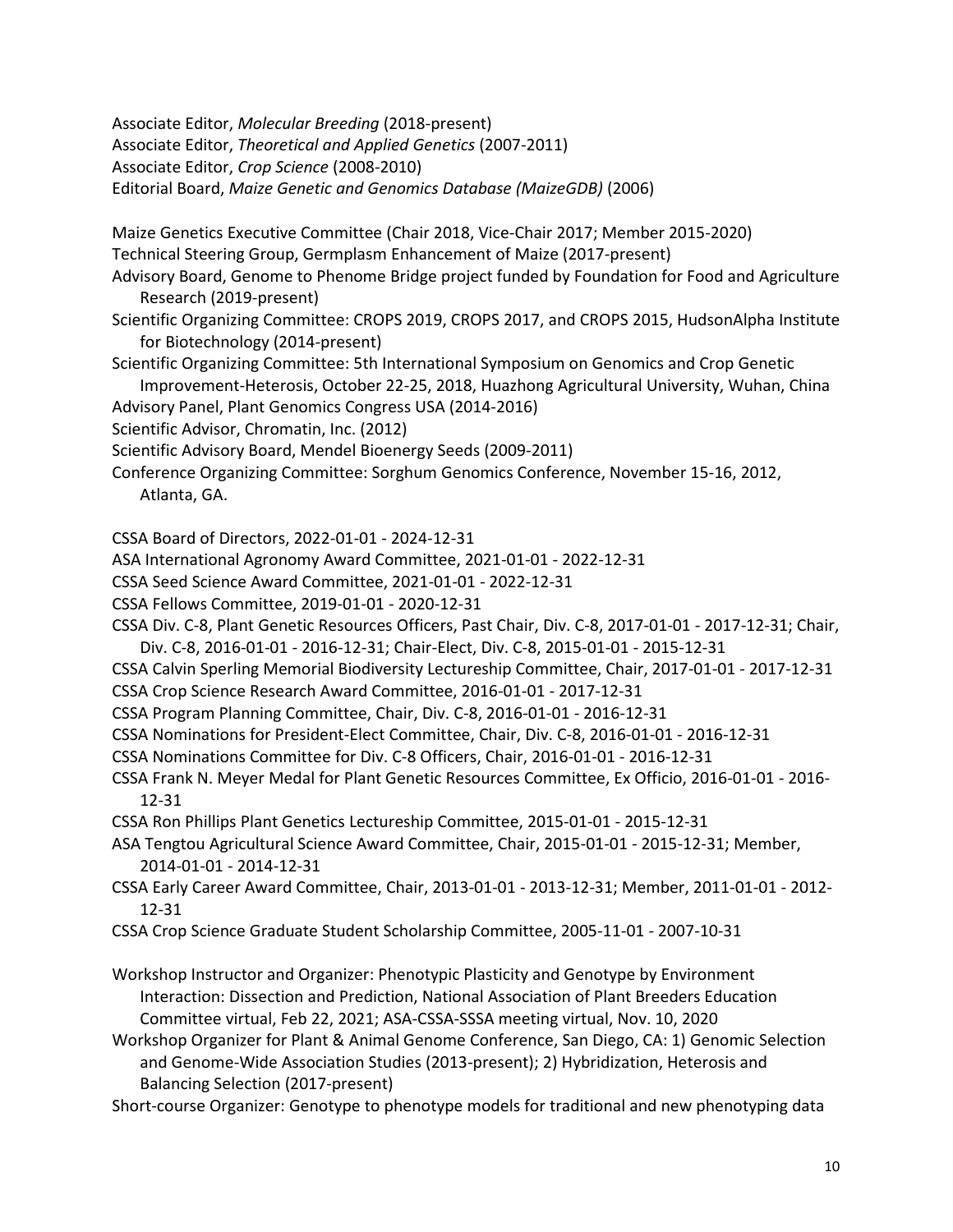in plant breeding, Ames, IA, June 9-12, 2019

Workshop Instructor, Genomic Prediction in Plant Breeding, Advanced Topics in Plant Breeding Summer Institute 2015, Iowa State University, Ames, IA, June 29-30, 2015

Session Organizer: Big Data in Plant Science, the 9th International Purdue Symposium on Statistics, West Lafayette, IN (2018)

Symposium Organizer: The Prominent Role of Plant Genetic Resources and Genebanks in the Post-Genomic Era, C8-Symposium, Phoenix, AZ, 2016 *ASA-CSSA-SSSA Meeting* (2016).

Symposium Organizer: Using Genotypic Data to Strategically Develop Core Collections, Mini-Cores, and Trait-Specific Subsets, 2012 *ASA-CSSA-SSSA Meeting* (2012)

Session Organizer: Interactions Between Omics and Statistics: Analyzing High Dimensional Data, the 8th International Purdue Symposium on Statistics, West Lafayette, IN (2012)

Symposium Organizer: Translational Genomics for Plant Breeding, Sept. 23-24, 2009, Manhattan, KS Symposium Organizer: Genomic Tools for Crop Improvement, 2007 *ASA-CSSA-SSSA Meeting* (2007)

Session Chair: Cultivar Development-II, C01 Crop Breeding & Genetics, *2006 Annual ASA-CSSA-SSSA Meeting* (2006)

Review Panel: Plant Breeding for Agricultural Production and Conventional Breeding for Cultivar Development, USDA-NIFA AFRI (2021)

- Review Panel: Crop Production, Binational Agricultural Research & Development Fund (BARD) (2017)
- Review Panel: Physiology of Agricultural Plants, USDA-NIFA AFRI (2016)

Review Panel: Plant Genome Research Program, NSF (2013)

Review Panel: Molecular and Cellular Evolution, NSF (2011)

Review Panel: Agricultural and Food Research Initiative, Plant Breeding and Education, USDA (2009) Review Panel: National Research Initiative Plant Genome Program, USDA-CSREES (2007)

Review Panel: National Research Initiative Coordinated Agriculture Project (CAP), USDA-CSREES (2007)

Grant Reviewer: Swish National Science Foundation (2019, 2020)

Grant Reviewer: Deutsche Forschungsgemeinschaft (DFG) German Research Foundation (2019, 2020)

Grant reviewer: Plant Genome Research Program (2019), Molecular and Cellular Evolution (2015), NSF

Grant reviewer: Plant Breeding Research for the Bioeconomy program by German Federal Ministry of Education and Research (2015)

Grant reviewer: University of Gent Industrial Research Fund (2014-2015)

Grant reviewer: BARD (2012)

Grant reviewer: National Science Foundation, Arabidopsis 2010, Cellular Systems (2010)

Grant reviewer: National Research Agency, Plant Genomics, France (2008, 2009, 2010)

Grant reviewer: SEEDS: Research Enhancement Competitive Grants, Ohio State University (2008)

Grant reviewer: South Central Sun Grant Initiative (2007)

Manuscript reviewer for *Cell*, *Nature Genetics, Nature Biotechnology, Nature Review Genetics, PNAS, Genome Biology, Nature Communications, Nature Plants, Genome Research, Molecular Biology and Evolution, Molecular Plant, Pant Cell, Genetics, PLOS Genetics, Theoretical and*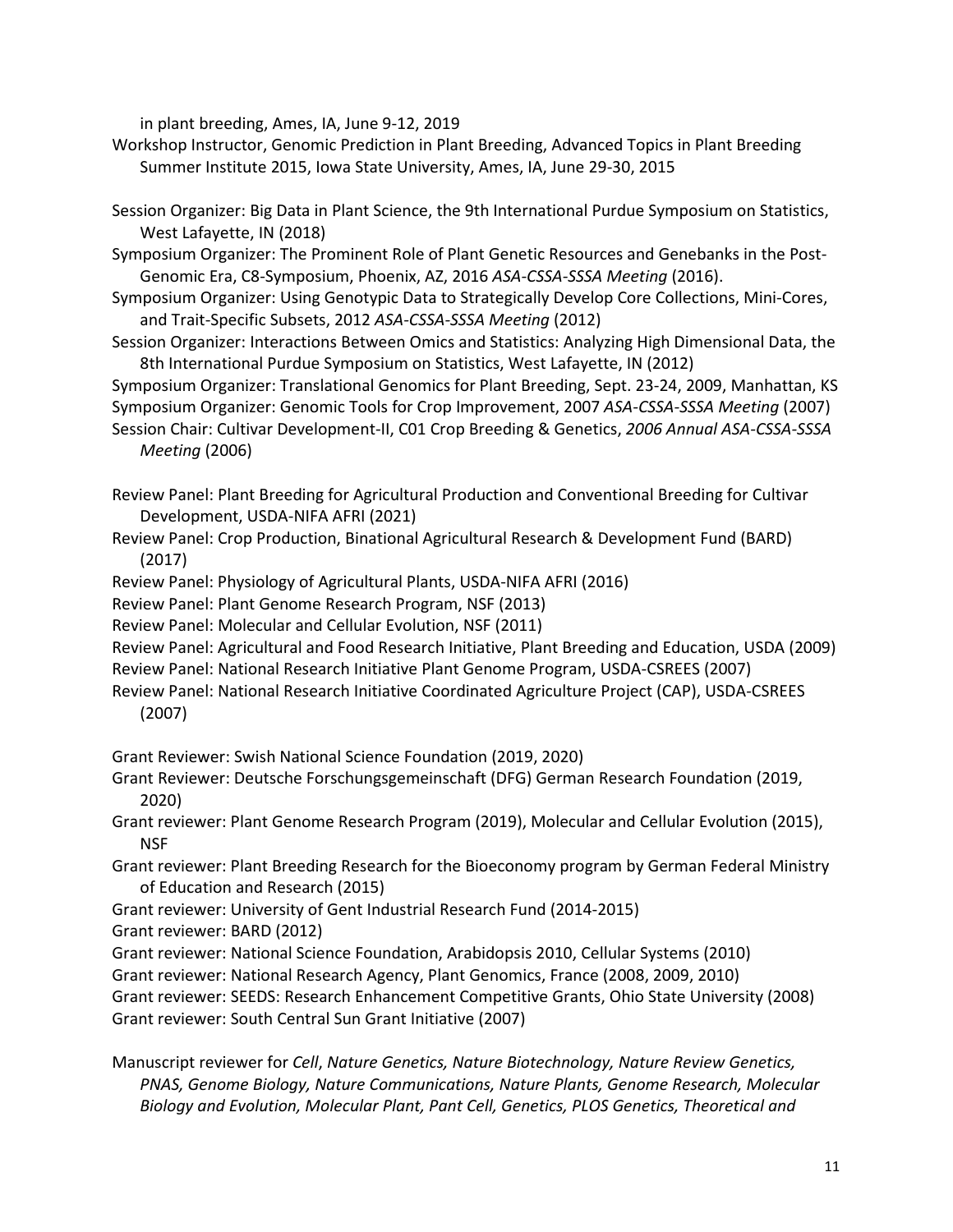*Applied Genetics, Heredity, Crop Science, Plant Genome, G3-(Genes, Genomes, Genetics), Genetics Research, Molecular Breeding, Bioinformatics, Briefings in Functional Genomics and Proteomics, Field Crops Research, Journal of Heredity, Bioenergy Research, Journal of Agricultural and Food Chemistry*

Member of Crop Science Society of America (1999–present) Member of American Society of Agronomy (2002–present) Member of Genetic Society of America (2009–present) Member of American Association for the Advancement of Science (2010–present) Member of National Association of Plant Breeders (2014–2015, 2017-present) Member of American Society of Plant Biology (2015–present)

### **On-Campus Service**

- ISU University: Judge for the Postdoctoral Research Excellence Award (2019); Admission Committee for the P3 specialty (2019); Curriculum Committee for the P3 specialty (2017-2019); Working group for Syngenta-ISU data sharing (2016); Advisory Council for Crop Bioengineering Consortium (2014-2015); Interim Director of Graduate Education for Plant Breeding program (2015–2016); Admission Committee of the Interdepartmental Genetics and Genomics (2016, 2014).
- ISU Department of Agronomy: Department Enhancement Program (DEP) Implementation Committee (Chair, 2019-2020); Junior/Senior Curriculum Committee (2020-present); Research Committee for Departmental Review (2018-2019); Awards Committee for Plant Breeding Program (Chair, 2016-present); Monsanto Travel Award (2017-present); Website Committee (2018-2019); Strategic Planning Committee (2016); Search Committee for Grant Coordinator (2016); Search Committee for USDA-ARS Maize GDB Computational Biologist (2015); Search Committee for Cropping Systems (2014); Uniform Written Prelim Committee (2014-2016).
- KSU University: Committee on Planning, Graduate Council (2009-2012); Review Committee for Faculty Development Award and University Small Research Grant (2010-2012); Sarachek Selection Committee for the Alvin and RosaLee Sarchek Predoctoral Fellowship and Travel Award (2009-2012), Federal Initiative for Integrated Life Sciences Genome Center (2010); NSF Science and Technology Center (2009): Kansas Bioscience Authority (KBA) Planning Grant Initiative (2008)
- KSU College of Agriculture: Search Committee for Grant Support Lead (2011), Task Force for Proposal Support (2010)
- KSU Department of Agronomy: Heyne Crop Science Lectureship Committee (2007-2012); Research Publication (2009-2012); Open House Committee (2007-2012); Graduate Scholarship Committee (2007-2012); Search Committee for Hays Sorghum Breeder Position (2009); Search Committee for Sorghum Breeder (2007)

Faculty Advisor, ISU Plant Breeding Symposium Organization Group (2013-present) Faculty Advisor, KSU Graduate Student Association in Plant Breeding and Genetics (2012)

# **Grants Funded (\$7 million directly to Yu's program, \$27 million total)**

#### **Peer-Reviewed Journal Publications (96)**

(Students/postdocs/staff of Yu's program; \*, corresponding author)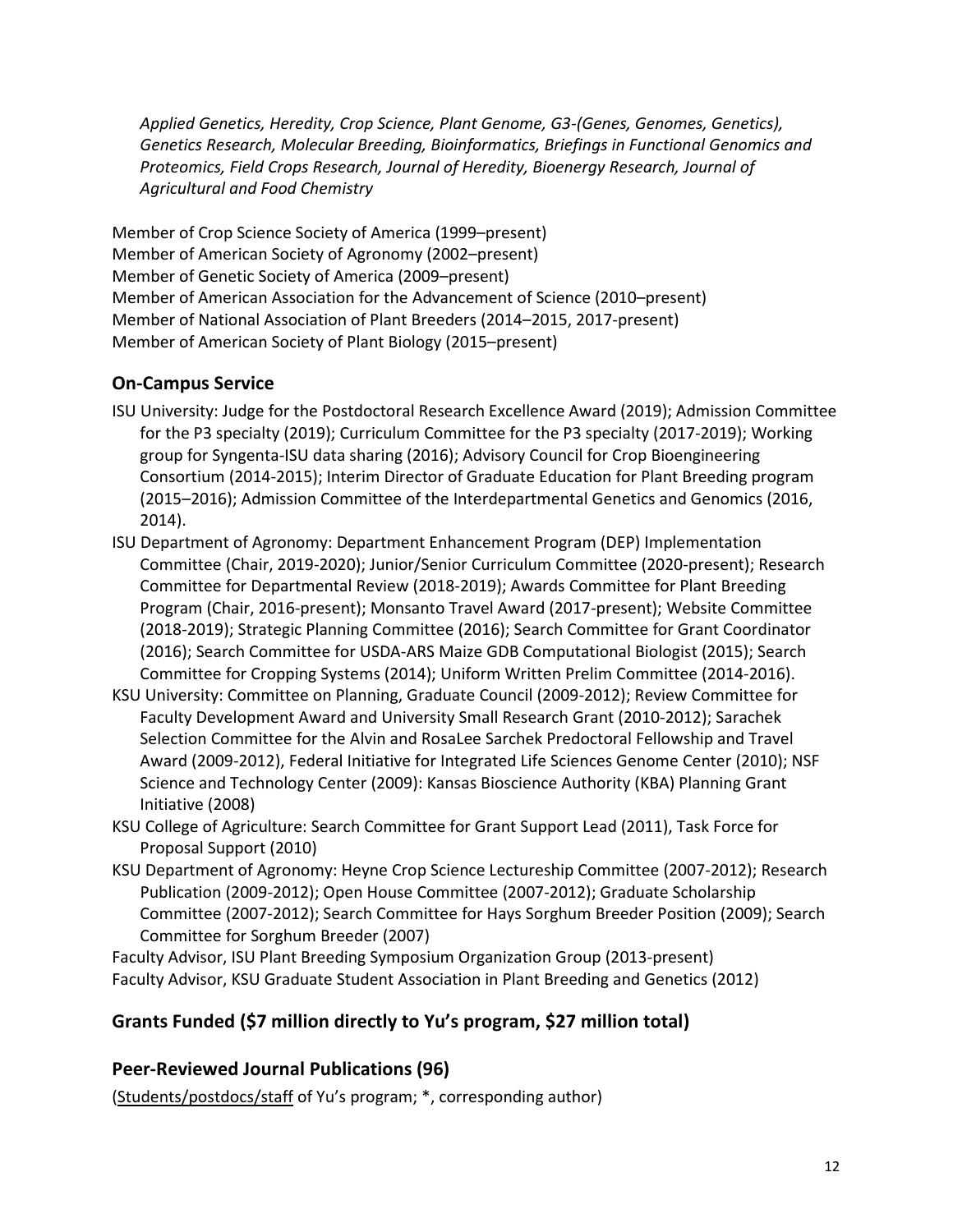#### Google Scholar, *h*[-index = 50, total citation =](https://scholar.google.com/citations?user=x59S4kEAAAAJ&hl=en) 17,180

- 1. M.B. Hufford, A.S. Seetharam, M.R. Woodhouse, K.M. Chougule, S. Ou, J. Liu, W.A. Ricci, T. Guo, A. Olson, Y. Qiu, R.D. Coletta, S. Tittes, A.I. Hudson, A.P. Marand, S. Wei, Z. Lu, B. Wang, M.K. Tello-Ruiz, R.D. Piri, N. Wang, D.W. Kim, Y. Zeng, C.H. O'Connor, X. Li, A.M. Gilbert, E. Baggs, K.V. Krasileva, J.L. Portwood, E.K.S. Cannon, C.M. Andorf, N. Manchanda, S.J. Snodgrass, D.E. Hufnagel, Q. Jiang, S. Pedersen, M.L. Syring, D.A. Kudrna, V. Llaca, K. Fengler, R.J. Schmitz, J. Ross-Ibarra, **J. Yu**, J.I. Gent, C.N. Hirsch, D. Ware, R.K. Dawe\*. 2021. De novo assembly, annotation, and comparative analysis of 26 diverse maize genomes. *Science* (online first).
- 2. Li, X., T. Guo, J. Wang, W.A. Bekele, S. Sukumaran, A.E. Vanous, J.P. McNellie, L. Tibbs Cortes, M.S. Lopes, K.R. Lamkey, M.E. Westgate, J. McKay, S.V. Archontoulis, M.P. Reynolds, N.A. Tinker, P.S. Schnable, and **J. Yu\***. 2021. An integrated framework reinstating the environmental dimension for GWAS and genomic selection in crops. *Molecular Plant* 14:874-887. News release: [Sensing what plants sense: Integrated framework helps scientists explain biology and predict](https://www.news.iastate.edu/news/2021/06/07/integreatedframeworkcrops)  [crop performance.](https://www.news.iastate.edu/news/2021/06/07/integreatedframeworkcrops)
- 3. Perumal, R.\*, G.P. Morris, S.V. Krishna Jagadish, C.R. Little, T.T. Tesso, S.R. Bean, **J. Yu**, P.V. Vara Prasad, and M.R. Tuinstra. 2021. Registration of the Sorghum [*Sorghum bicolor* (L.) Moench] Nested Association Mapping (NAM) Population in RTx430 Background. *Journal of Plant Registration* 15:395-402.
- 4. Varshney, R.K\*., A. Bohra, **J. Yu**, A. Graner, Q. Zhang, and M.E. Sorrells. 2021 Designing future crops: genomics-assisted breeding comes of age. *Trends in Plant Science* 26:631-649.
- 5. Kusmec, A., Z. Zheng, S.V. Archontoulis, B. Ganapathysubramanian, G. Hu; L. Wang, **J. Yu**, and P.S. Schnable\*. 2021. Interdisciplinary strategies to enable data-driven plant breeding in a changing climate. *One Earth* 4:372-383.
- 6. Tibbs Cortes, L., Z. Zhang, and **J. Yu\***. 2021. Status and prospects of genome-wide association studies in plants. *Plant Genome* 14:e20077.
- 7. Jarquín D.\*, N. de Leon, M.C. Romay, M.O. Bohn, E.S. Buckler, I.A. Ciampitti, J.W. Edwards, D. Ertl, S. Flint-Garcia, M.A. Gore, C. Graham, C.N. Hirsch, J.B. Holland, D.C. Hooker, S.M. Kaeppler, J. Knoll, E.C. Lee, C.J. Lawrence-Dill, J.P. Lynch, S.P. Moose, S.C. Murray, R. Nelson, T.R. Rocheford, J.C. Schnable, P.S. Schnable, M. Smith, N.M. Springer, P. Thomison, M.R. Tuinstra, R.J. Wisser, W. Xu, **J. Yu**, and A.J. Lorenz. 2021. Utility of climatic information via combining ability models to improve genomic prediction for yield within the genomes to fields maize project. *Frontier in Genetics* 11: 819.
- 8. Yu, X., S. Leiboff, X. Li, T. Guo, N. Ronning, X. Zhang, G.J. Muehlbauer, M.C.P. Timmermans, P.S. Schnable, M.J. Scanlon, and **J. Yu\***. 2020. Genomic prediction of maize micro-phenotypes provides insights for optimizing selection and mining diversity. *Plant Biotechnology Journal* 18:2456-2465. News release: [Making sense of a universe of corn genetics.](https://www.news.iastate.edu/news/2020/11/23/turbochargegenes2020)
- 9. Tonnis, B., M.L. Wang\*, X. Li, J. Wang, N. Puppala, S. Tallury, and **J. Yu**. 2020. Peanut *FAD2* genotype and growing location interactions significantly affect the level of Oleic Acid in seeds. *Journal of the American Oil Chemist's Society* 97: 1001–101.
- 10. Jarquin, D.\*, H. Kajiya-Kanegae, C. Taishen, S. Yabe, R. Persa, **J. Yu**, H. Nakagawa, M. Yamasaki, and H. Iwata\*. 2020. Coupling day length data and genomic prediction tools for predicting time related traits under complex scenarios. *Scientific Reports* 10:13382.
- 11. Guo, T., Q. Mu, J. Wang, A.E. Vanous, A. Onogi, H. Iwata, X. Li\*, and **J. Yu\***. 2020. Dynamic effects of flowering-time genes underlying phenotypic plasticity in rice. *Genome Research*  30:673-683. News release[: Patterns in crop data reveal new insight about plants and their](https://www.news.iastate.edu/news/2020/05/27/yurice)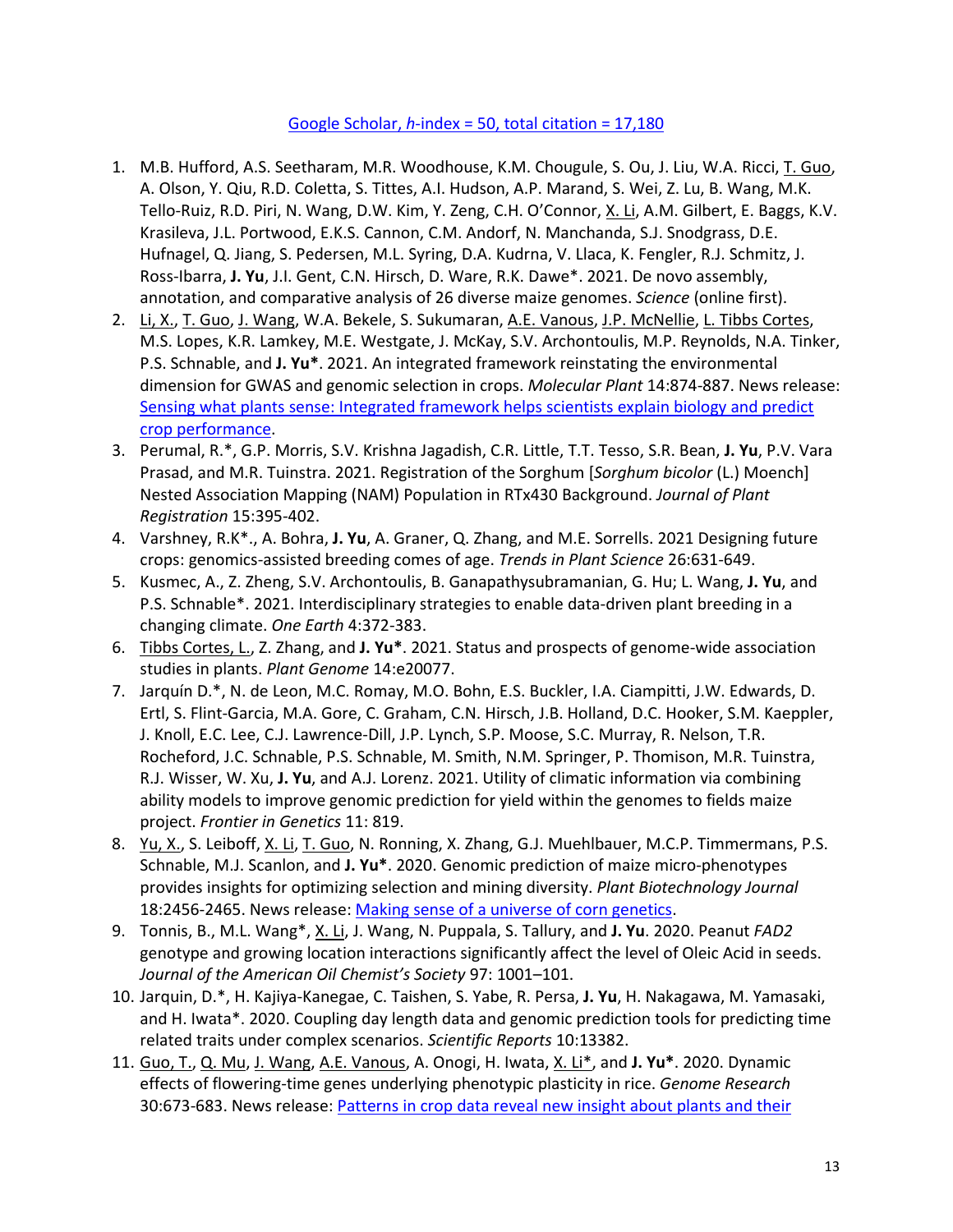[environments.](https://www.news.iastate.edu/news/2020/05/27/yurice)

- 12. Char, S.N., J. Wei, Q. Mu, X. Li, Z. Zhang, **J. Yu**, and B. Yang\*. 2020. An Agrobacterium-delivered CRISPR/Cas9 system for targeted mutagenesis in sorghum. *Plant Biotechnology Journal* 18:319– 321.
- 13. Zhang, Z., X. Zhang, Z. Lin, J. Wang, H. Liu, L. Zhou, S. Zhong, Y. Li, C. Zhu, J. Lai, X. Li, **J. Yu**, and Z. Lin\*. 2020. A large transposon insertion in the *stiff1* promoter controls stiff stalk in maize. *Plant Cell* 32:152–165.
- 14. Wu, Yuye, T. Guo, Q. Mu, J. Wang, Xin Li, Yun Wu, B. Tian, M.L. Wang, G. Bai, R. Perumal, H.N. Trick, S.R. Bean, I.M. Dweikat, M.R. Tuinstra, G. Morris, T.T. Tesso, **J. Yu\***, and Xianran Li\*. 2019. Allelochemicals targeted to balance competing selections in African agroecosystems. *Nature Plants* 5:1229-1236. News and Views from the journal: [When bitter is better.](https://doi.org/10.1038/s41477-019-0567-9) News release: [Sorghum study illuminates relationship between humans, crops and the environment in](https://www.news.iastate.edu/news/2019/12/10/sorghumdomesticationtriangle)  [domestication.](https://www.news.iastate.edu/news/2019/12/10/sorghumdomesticationtriangle)
- 15. Knauer, S., M. Javelle, L. Li, X. Li, X. Ma, S. Kumari, K. Wimalanathan, S. Kumari, R. Johnston, S. Leiboff, R. Meeley, P.S. Schnable, D. Ware, C. Lawrence-Dill, **J. Yu**, G.J. Muehlbauer, M.J. Scanlon, and M.C.P. Timmermans\*. 2019. A high-resolution gene expression atlas links dedicated meristem genes to key architectural traits. *Genome Research* 29:1962-1973.
- 16. Su, Z., A. Bernardo, B. Tian, H. Chen, S. Wang, H. Ma, S. Cai, D. Liu, D. Zhang, T. Li, H. Trick, P. St. Amand, **J. Yu**, Z. Zhang, and G. Bai\*. 2019. A deletion mutation in *TaHRC* confers *Fhb1* resistance to fusarium head blight in wheat. *Nature Genetics* 51:1099–1105. News and Views from the journal[: A new player contributing to durable Fusarium resistance.](https://www.nature.com/articles/s41588-019-0454-3)
- 17. Wang, J., X. Li\*, K.D. Kim, M.J. Scanlon, S.A. Jackson, N.M. Springer, and **J. Yu\***. 2019. Genomewide nucleotide patterns and potential mechanisms of genome divergence following domestication in maize and soybean. *Genome Biology* 20:74. News release: [Research sheds light](https://www.news.iastate.edu/news/2019/04/24/domesticationgenome)  [on genomic features that make plants good candidates for domestication](https://www.news.iastate.edu/news/2019/04/24/domesticationgenome)
- 18. Andorf, C., W.D. Beavis, M. Hufford, S. Smith, W.P. Suza, K. Wang, M. Woodhouse, **J. Yu**, and T. Lübberstedt\*. 2019. Technological advances in maize breeding: Past, present and future. *Theoretical and Applied Genetics* 132:817–849.
- 19. Dzievit, M., X. Li, and **J. Yu\***. 2019. Dissection of leaf angle variation in maize through genetic mapping and meta-analysis. *Plant Genome* 12:180024.
- 20. Guo, T., X. Yu, X. Li, H. Zhang, C. Zhu, S. Flint-Garcia, M.D. McMullen, J.B. Holland, S.J. Szalman, R.J. Wisser, and **J. Yu\***. 2019. Optimal designs for genomic selection in hybrid crops. *Molecular Plant* 12:390-401. News release[: Data mining brings new clarity to plant breeding](https://www.news.iastate.edu/news/2019/02/08/datamininggenomics)
- 21. McNellie, J.P., J. Chen\*, X. Li, and **J. Yu\***. 2018. Genetic mapping of foliar and tassel heat stress tolerance in maize. *Crop Science* 58:2484-2493.
- 22. Lyra, D.H., Í.S.C. Granato, P.P.P. Morais, F.C. Alves, A.R.M. dos Santos, X. Yu, T. Guo, **J. Yu**, R. Fritsche-Neto\*. 2018. Controlling population structure in the genomic prediction of tropical maize hybrids. *Molecular Breeding* 38:126.
- 23. Liu S., J.C. Schnable, A. Ott, C.T. Yeh, N.M. Springer, **J. Yu**, G.J. Muehlbauer, M.C.P. Timmermans, M.J. Scanlon, and P.S. Schnable\*. 2018. Intragenic meiotic crossovers generate novel alleles with transgressive expression levels. *Molecular Biology and Evolution* 35:2762-2772.
- 24. Li, Xin, T. Guo, Q. Mu, Xianran Li\*, and **J. Yu\***. 2018. Genomic and environmental determinants and their interplay underlying phenotypic plasticity. *Proceedings of National Academy of Sciences USA* 115:6679-6684. News release: [Scientists find 'patterns in the noise' that could help](https://phys.org/news/2018-06-scientists-patterns-noise-accurate-crop.html)  [make more accurate crop performance predictions](https://phys.org/news/2018-06-scientists-patterns-noise-accurate-crop.html)
- 25. Zhang, Z., X. Zhang, Z. Lin, J. Wang, M. Xu, J. Lai, **J. Yu**, and Z. Lin. 2018. The genetic architecture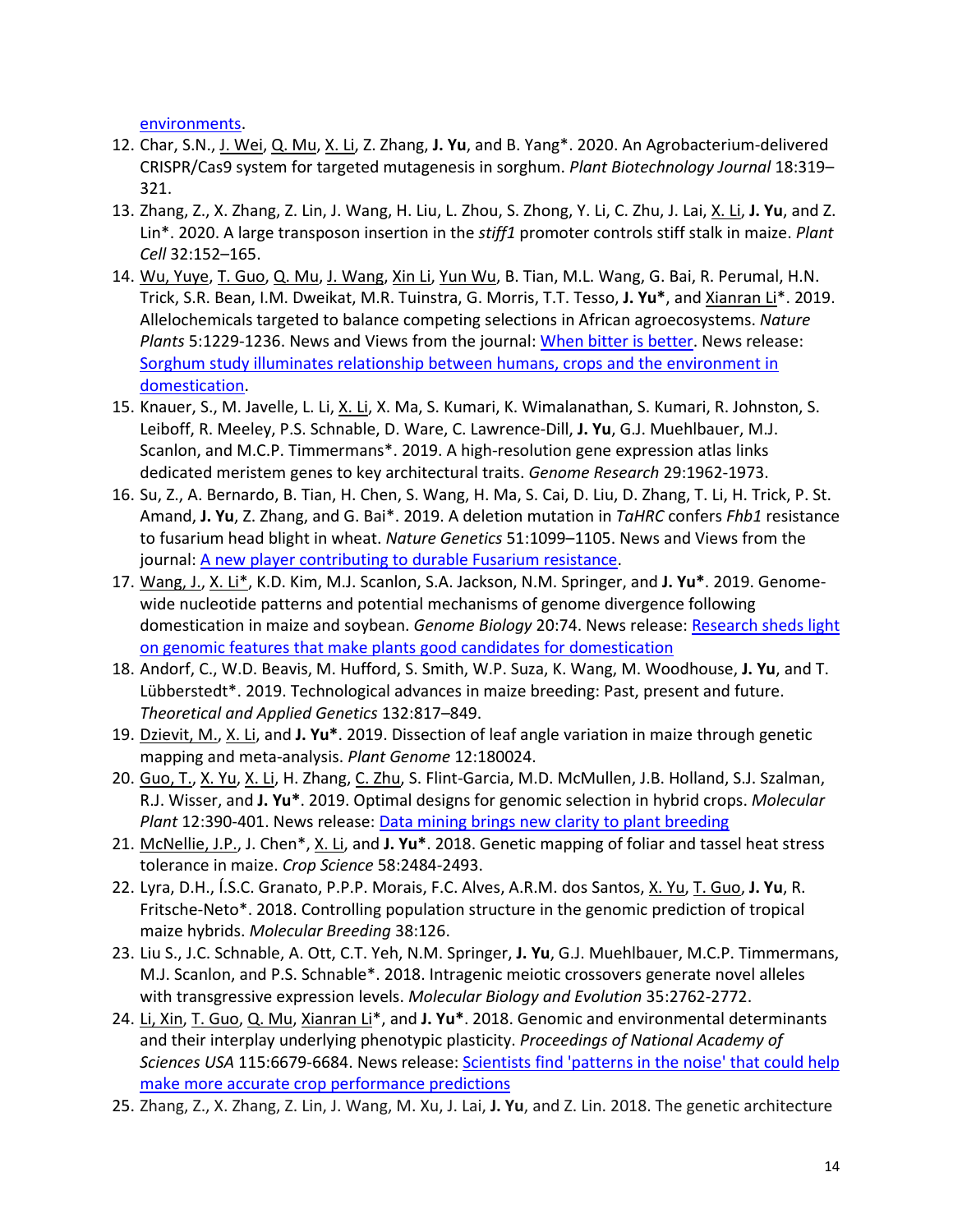of maize nodal root number during domestication. *Plant Journal* 93:1032-1044.

- 26. Gage, J.L., D. Jarquin, C. Romay, A. Lorenz, E.S. Buckler, S. Kaeppler, …, **J. Yu**, …, and Natalia de Leon\*. 2017. The effect of artificial section on phenotypic plasticity in maize. *Nature Communications* 8:1348.
- 27. Bouchet, S., M.O. Olatoye, S.R. Marla, R. Perumal, T. Tesso, **J. Yu**, and M. Tuinstra, and G.P. Morris\*. 2017. Increased power to dissect adaptive traits in global sorghum diversity using a nested association mapping population. *Genetics* 206:573-585.
- 28. Lin, M., D. Zhang, S. Liu, G. Zhang, **J. Yu**, A.K. Fritz, and G. Bai\*. 2016. Genome-wide association analysis on pre-harvest sprouting resistance and grain color in US winter wheat. *BMC genomics* 17:794.
- 29. Yu, X., X. Li, T. Guo, C. Zhu, Y. Wu, S.E. Mitchell, K.L. Roozeboom, D. Wang, M.L. Wang, G.A. Pederson, T.T. Tesso, P.S. Schnable, R. Bernardo, and **J. Yu\***. 2016. Genomic prediction contributing to a promising global strategy to turbocharge genebanks. *Nature Plants* 2:16150. News and Views from the journal: [Plant breeding: Effective use of genetic diversity.](http://www.nature.com/articles/nplants2016154) News release[: New strategy to accelerate plant breeding by turbocharging gene banks](https://www.sciencedaily.com/releases/2016/10/161003130910.htm)
- 30. Wang, M.L.\*, M. Dzievit, Z. Chen, J.B. Morris, J.E. Norris, N.A. Barkley, B. Tonnis, G.A. Pederson, and **J. Yu\***. 2016. Genetic diversity and population structure of castor (*Ricinus communis* L.) germplasm within the U.S. collection assessed with EST-SSR markers. *Genome* 60:193-200.
- 31. Sukumaran, S., Xin Li, Xianran Li, C. Zhu, G. Bai, R. Perumal, M.R. Tuinstra, P.V.V. Prasad, S.E. Mitchell, T.T. Tesso, and **J. Yu\***. 2016. QTL mapping for grain yield, flowering time, and staygreen traits in sorghum using genotyping-by-sequencing markers. *Crop Science* 56:1429-1442.
- 32. Adeyanju, A., **J. Yu**, C. Little, W. Rooney, P. Klein, J.J. Burke, and T. Tesso\*. 2016. Sorghum recombinant inbred lines segregating for stay-green QTLs and leaf dhurrin content show differential reaction to stalk rot diseases. *Crop Science* 56:1429-1442.
- 33. Yang, J., H. Jiang, C.-T. Yeh, **J. Yu**, J.A. Jeddeloh, D. Nettleton, P.S. Schnable\*. 2015. Extreme phenotype-genome-wide association study (XP-GWAS): a method for identifying traitassociated variants by sequencing pools of individuals selected from a diversity panel. *Plant Journal* 84:587-596.
- 34. Leiboff, S., X. Li, H. Alvis, N. Todt, J. Yang, X. Li, X. Yu, G.J. Muehlbauer, M.C.P. Timmermans, **J. Yu**, P.S. Schnable, and M.J. Scanlon\*. 2015. Genetic control of morphometric diversity in the maize shoot apical meristem. *Nature Communications* 6:8974. *Selected as an Editors' Choice by MaizeGDB, 01/16*
- 35. Li, Xin, Xianran Li, E. Fridman, T.T. Tesso, and **J. Yu**\*. 2015. Dissecting repulsion linkage in the dwarfing gene Dw3 region for sorghum plant height provides insights into heterosis. *Proceedings of National Academy of Sciences USA* 112:11823-11828. News release: [Iowa State](http://www.sciencedaily.com/releases/2015/10/151007125833.htm)  [University agronomist explores the genetics that allow hybrid plants to perform better than](http://www.sciencedaily.com/releases/2015/10/151007125833.htm)  [parents;](http://www.sciencedaily.com/releases/2015/10/151007125833.htm) [Sorghum height research offers insight for wider crop improvement](http://www.feednavigator.com/R-D/Sorghum-height-research-offers-insight-for-wider-crop-improvement)
- 36. Tabanao, D.A.\*, A.E. Pocse dio, J.C. Yabes, M.C. Niño, R.A. Millas, N. Rosandra, L. Sevilla, Y. Xiao, and **J. Yu**. 2015. Genetic diversity and population structure in a rice breeding panel based on single nucleotide polymorphism and simple sequence repeat markers. *Plant Genetics Resources* 13:195-205.
- 37. Adeyanju, A., C. Little, **J. Yu**, and T. Tesso\*. 2015. Genome-wide association study on resistance to stalk rot diseases in grain sorghum. *G3-Genes, Genomes, Genetics* 5:1165-1175.
- 38. Thompson, A.M., **J. Yu**, M.C.P. Timmermans, P. Schnable, J.C. Crants, M.J. Scanlon, G.J. Muehlbauer\*. 2015. Diversity of maize shoot apical meristem architecture and its relationship to plant morphology. *G3-Genes, Genomes, Genetics* 5:819-827.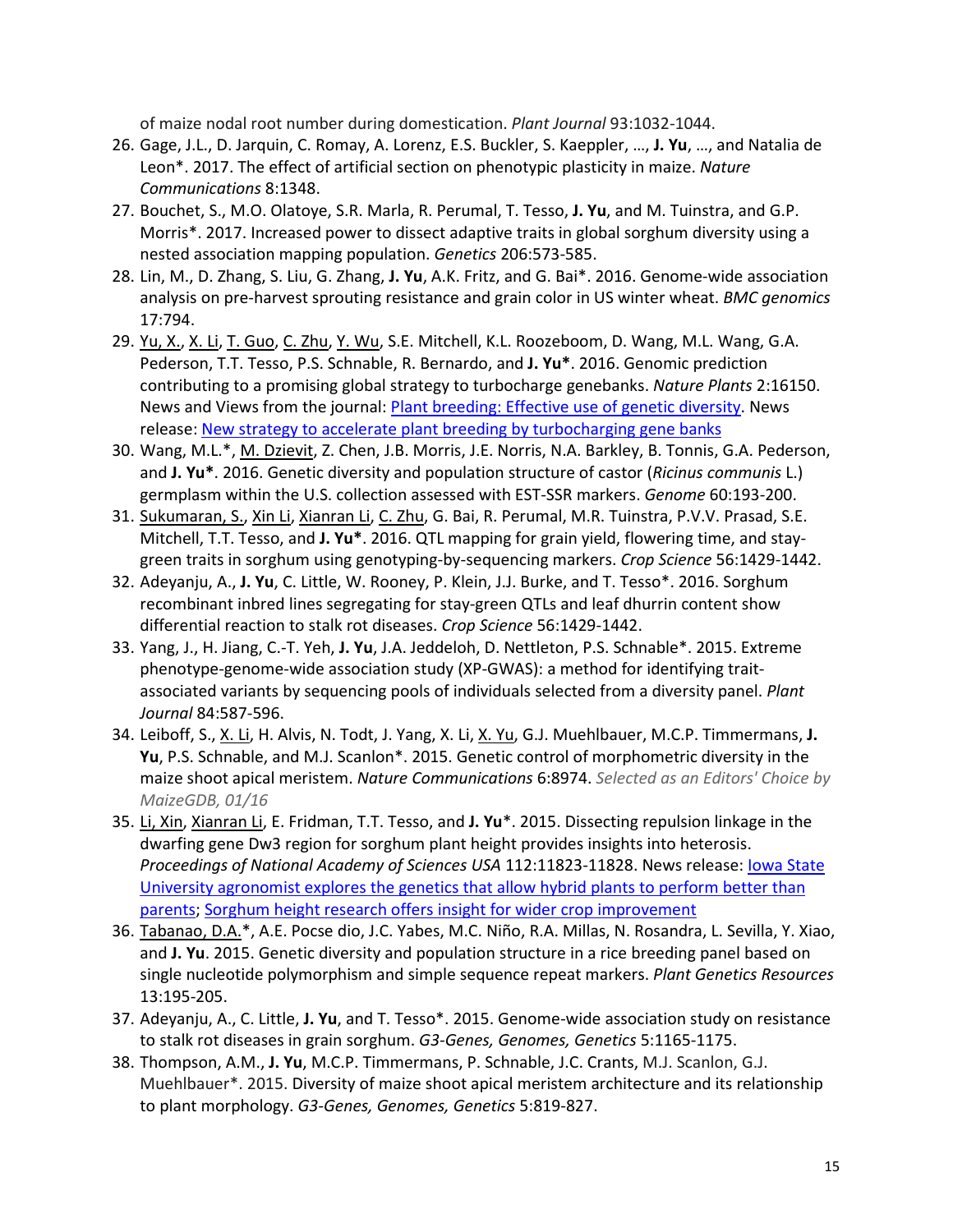- 39. Li, X., M.J. Scanlon, and **J. Yu\***. 2015. Evolutionary patterns of DNA base composition and correlation to polymorphisms in DNA repair systems. *Nucleic Acids Research* 43:3614-3625. News release: [Researchers find patterns in evolving genomes of thousands of species](http://phys.org/news/2015-03-patterns-evolving-genomes-thousands-species.html)
- 40. Lipka, A.E.\*, C.B. Kandianis, M.E. Hudson, **J. Yu**, J. Drnevich, P.J. Bradbury, and M.A. Gore. 2015. From association to prediction: statistical methods for the dissection and selection of complex traits in plants. *Current Opinion in Plant Biology* 24:110-118.
- 41. Xu, F., L. Zhou, K. Zhang, **J. Yu**, and D. Wang\*. 2015. Rapid determination of both structural polysaccharides and soluble sugars in sorghum biomass using near-infrared spectroscopy. *BioEnergy Research* 8:130-136. *2015 Applied Energy Award for Highly Cited Paper*
- 42. Li, M., X. Liu, P. Bradbury, **J. Yu**, Y.-M. Zhang, R.J. Todhunter, E.S. Buckler, and Z. Zhang\*. 2014. Enrichment of statistical power for genome-wide association studies. *BMC Biology* 12:73.
- 43. Wang, M.L.\*, M. Cole, B. Tonnis, D. Pinnow, Z. Xin, J. Davis, Y.-C. Hung, **J. Yu**, G.A. Pederson, and G. Eggleston. 2014. Comparison of stem damage and carbohydrate composition in the stem juice between sugarcane and sweet sorghum harvested before and after late fall frost. *Journal of Sustainable Bioenergy Systems* 4:161-174.
- 44. Zhang, D., R.L. Bowden, **J. Yu**, B.F. Carver, G. Bai\*. 2014. Association analysis of stem rust resistance in U.S. winter wheat. PLOS One 9:e103747.
- 45. Thompson, A.M., J.E. Crants, P.S. Schnable, **J. Yu**, M.C.P. Timmermans, N.M. Springer, M.J. Scanlon, G.J. Muehlbauer\*. 2014. Genetic control of maize shoot apical meristem architecture. *G3-Genes, Genomes, Genetics* 4:1327-1337.
- 46. Li, L., S.R. Eichten, R. Shimizu, K. Petsch, C.T. Yeh, W. Wu, A.M. Chettoor, S.A. Givan, R.A. Cole, J.E. Fowler, M.M.S. Evans, M.J. Scanlon, **J. Yu**, P.S. Schnable, M.C.P. Timmermans, N.M. Springer, G.J. Muehlbauer\*. 2014. Genome-wide discovery and characterization of maize long non-coding RNAs. *Genome Biology* 15:R40. *Selected as an Editors' Choice by MaizeGDB, 07/14.*
- 47. Narayanan, S.\*, R.M. Aiken, P.V. Prasad, Z. Xin, G. Paul, and **J. Yu**. 2014. A simple quantitative model to predict leaf area index in sorghum. *Agronomy Journal* 106:219-226.
- 48. Morris, G.P.\*, D.H. Rhodes, Z. Brenton, P. Ramu, V.M. Thayil, S. Deshpande, C.T. Hash, C. Acharya, S.E. Mitchell, E.S. Buckler, **J. Yu**, and S. Kresovich. 2013. Dissecting genome-wide association signals for loss-of-function phenotypes in sorghum flavonoid pigmentation traits. *G3-Genes, Genomes, Genetics* 3:2085-2094.
- 49. Liu, S., S.K. Sehgal, J. Li, M. Lin, H.N. Trick, **J. Yu**, B.S. Gill, and G. Bai\*. 2013. Cloning and characterization of a critical regulator for pre-harvest sprouting in wheat. Genetics 195:263-273. News release: [PHS gene prevents wheat from sprouting: Fewer crop losses anticipated](https://www.sciencedaily.com/releases/2013/08/130820113756.htm)
- 50. Yu, X., G. Bai, S. Liu, N. Luo, Y. Wang, D.S. Richmond, P.M. Pijut, S.A. Jackson, **J. Yu**, and Y. Jiang\*. 2013. Association of candidate genes with drought tolerance traits in diverse perennial ryegrass accessions. *Journal of Experimental Botany* 64:1537-1551.
- 51. Li, L., K. Petsch, R. Shimizu, S. Liu, W.W. Xu, K. Ying, **J. Yu**, M.J. Scanlon, P.S. Schnable, M.C.P. Timmermans, N.M. Springer, and G.J. Muehlbauer\*. 2013. Mendelian and non-Mendelian regulation of gene expression in maize. *PLOS Genetics* 9: e1003202. *Selected as an*

*Editors' Choice by MaizeGDB, 02/13* 52. Xu, F., **J. Yu**, T. Tesso, F. Dowell, and D. Wang\*. 2013. Qualitative and quantitative analysis of

- lignocellulosic biomass using infrared techniques: A mini-review. *Applied Energy* 104:801–809.
- 53. Li, C., M. Chen, S. Chao, **J. Yu**, and G. Bai\*. 2013. Identification of a novel gene, H34, in wheat using recombinant inbred lines and single nucleotide polymorphism markers. *Theoretical and Applied Genetics* 126:2065-2071.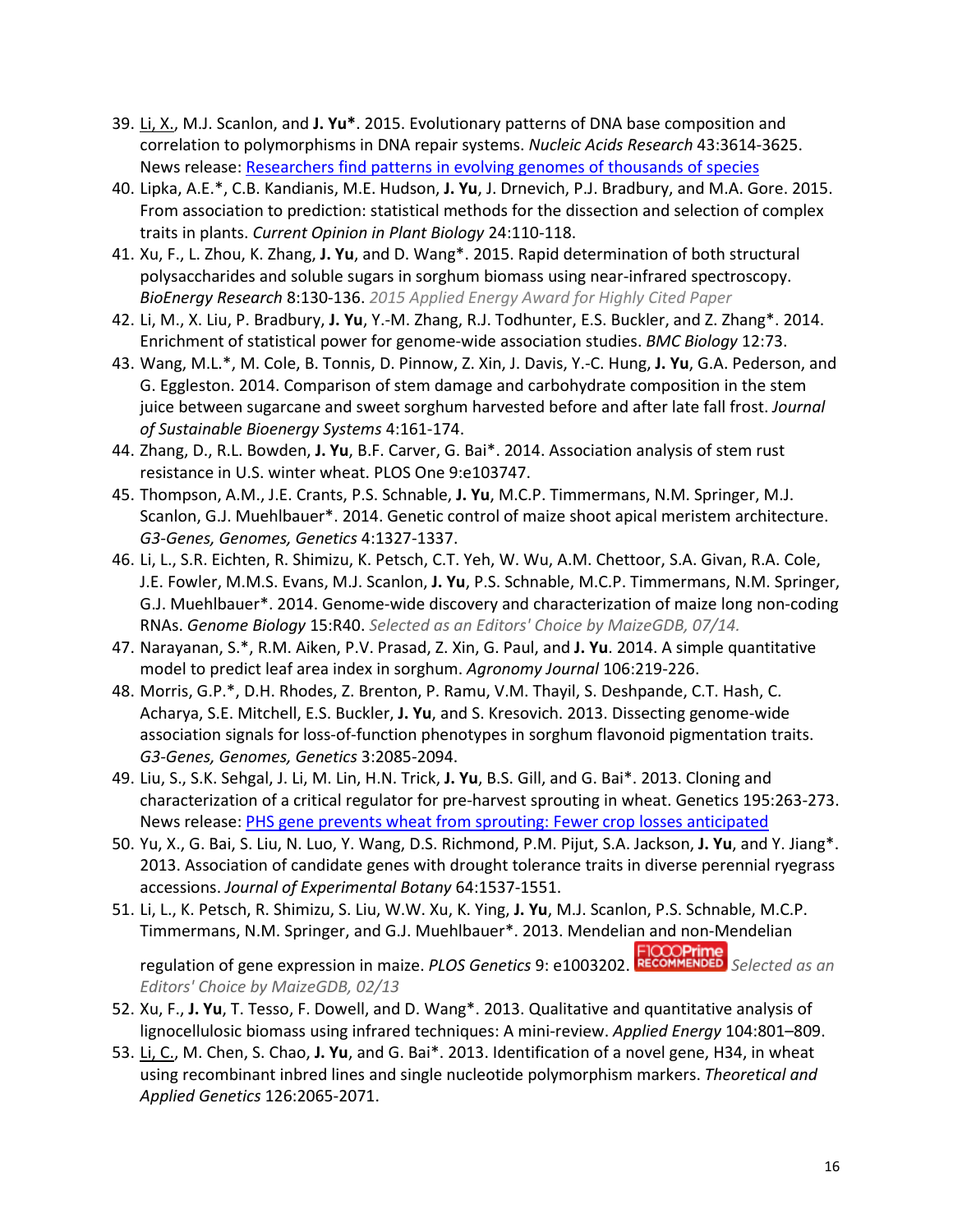- 54. Narayanan, S.\*, R.M. Aiken, P.V.V. Prasad, Z. Xin, and **J. Yu**. 2013. Water and radiation use efficiencies in sorghum. *Agronomy Journal* 105:649-656.
- 55. Wang, M.\*, Z. Xin, B. Tonnis, G. Farrell, D. Pinnow, Z. Chen, J. Davis, **J. Yu**, Y. Hung, and G. Pederson. 2012. Evaluation of sweet sorghum as a feedstock by multiple harvests for sustainable bioenergy production. *Journal of Sustainable Bioenergy Systems* 2:122-137.
- 56. Sukumaran, S., W. Xiang, S.R. Bean, J.F. Pedersen, S. Kresovich, M.R. Tuinstra, T.T. Tesso, M.T. Hamblin, and **J. Yu\***. 2012. Association mapping for grain quality in a diverse sorghum collection. *Plant Genome* 5:126-135.
- 57. Takacs, E.M., J. Li, C., Du, L. Ponnala, D. Janick-Buckner, **J. Yu**, G.J. Muehlbauer, P.S. Schnable, M.C.P. Timmermans, Q. Sun, D. Nettleton, and M.J. Scanlon\*. 2012. Ontogeny of the maize

shoot apical meristem. *Plant Cell* 8:3219-3234. *Selected as an Editors' Choice by MaizeGDB, 10/12*

- 58. Li, X., C. Zhu, C.-T. Yeh, W. Wu, K. Petsch, E. Takacs, F. Tian, G. Bai, E.S. Buckler, G.J. Muehlbauer, M.C.P. Timmermans, M.J. Scanlon, P.S. Schnable\* and **J. Yu\***. 2012. Genic and non-genic contributions to natural variation of quantitative traits in maize. *Genome Research* 22:2436- 2444. *Selected as an Editors' Choice by MaizeGDB, 8/12.* News Release: [Prioritizing rather than](http://www.sciencedaily.com/releases/2012/12/121204145649.htm)  [canvassing entire plant genome may lead to improved crops](http://www.sciencedaily.com/releases/2012/12/121204145649.htm)
- 59. Wu, Y., X. Li, W. Xiang, C. Zhu, Z. Lin, Y. Wu, J. Li, S. Pandravada, D.D. Ridder, G. Bai, M.L. Wang, H.N. Trick, S.R. Bean, M.R. Tuinstra, T.T. Tesso and **J. Yu\***. 2012. Presence of tannins in sorghum grains is conditioned by different natural alleles of *Tannin1*. *Proceedings of National Academy of Sciences USA* 109:10281-10286. News release: [Tannins in sorghum and benefits focus of genetic](http://phys.org/news/2012-07-tannins-sorghum-benefits-focus-genetic.html)  [research](http://phys.org/news/2012-07-tannins-sorghum-benefits-focus-genetic.html)
- 60. Lin, Z., X. Li, L.M. Shannon, C.-T. Yeh, M.L. Wang, G. Bai, Z. Peng, J. Li, H.N. Trick, T.E. Clemente, J. Doebley, P.S. Schnable, M.R. Tuinstra, T.T. Tesso, F. White, **J. Yu\***. 2012. Parallel

domestication of the *Shattering1* genes in cereals. *Nature Genetics* 44:720–724. *Selected as an Editors' Choice by MaizeGDB 7/12* News and Views from the journal[: One gene's](http://www.nature.com/ng/journal/v44/n6/full/ng.2289.html)  [shattering effect.](http://www.nature.com/ng/journal/v44/n6/full/ng.2289.html) News release: [Genes underlying the key domestication process in sorghum](http://phys.org/news/2012-05-genes-underlying-key-domestication-sorghum.html)  [and other cereals](http://phys.org/news/2012-05-genes-underlying-key-domestication-sorghum.html)

- 61. Li, X., C. Zhu, J. Wang, and **J. Yu**\*. 2012. Computer simulation in plant breeding. *Advances in Agronomy* 116:217-262.
- 62. Wang, M.L.\*, S. Sukumaran, N.A. Barkley, Z. Chen, C.Y. Chen, B. Guo, R.N. Pittman, H.T. Stalker, C.C. Holbrook, G.A. Pederson, and **J. Yu\***. 2011. Population structure and marker-trait association analysis of the U.S. peanut (Arachis hypogaea L.) mini-core collection. *Theoretical and Applied Genetics* 123:1307-1317.
- 63. Zhang, D., G. Bai\*, R.M. Hunger, W.W. Bockus, **J. Yu**, B.F. Carver, and G. Brown-Guedira. 2011. Association study of resistance to *soilborne wheat mosaic virus* in U.S. winter wheat. *Phytopathology* 101:1322-1329.
- 64. Zhu, C., X. Li, and **J. Yu\***. 2011. Integrating rare-variant testing, function prediction, and gene network in composite resequencing-based genome-wide association studies (CR-GWAS). *G3- Genes, Genomes, Genetics* 1:233-243.
- 65. Nelson, J.C.\*, S. Wang, Y. Wu, X. Li, G. Antony, F.F. White, **J. Yu**. 2011. Single-nucleotide polymorphism discovery by high-throughput sequencing in sorghum. *BMC Genomics* 12:352.
- 66. Mutavaa, R.N., P.V.V. Prasada\*, M.R. Tuinstra, K.D. Kofoid, and **J. Yu**. 2011. Characterization of sorghum genotypes for traits related to drought tolerance. *Field Crops Research* 123:10-18.
- 67. Li, X., C. Zhu, Z. Lin, Y. Wu, D. Zhang, G. Bai, W. Song, J. Ma, G.J. Muehlbauer, M.J. Scanlon, M.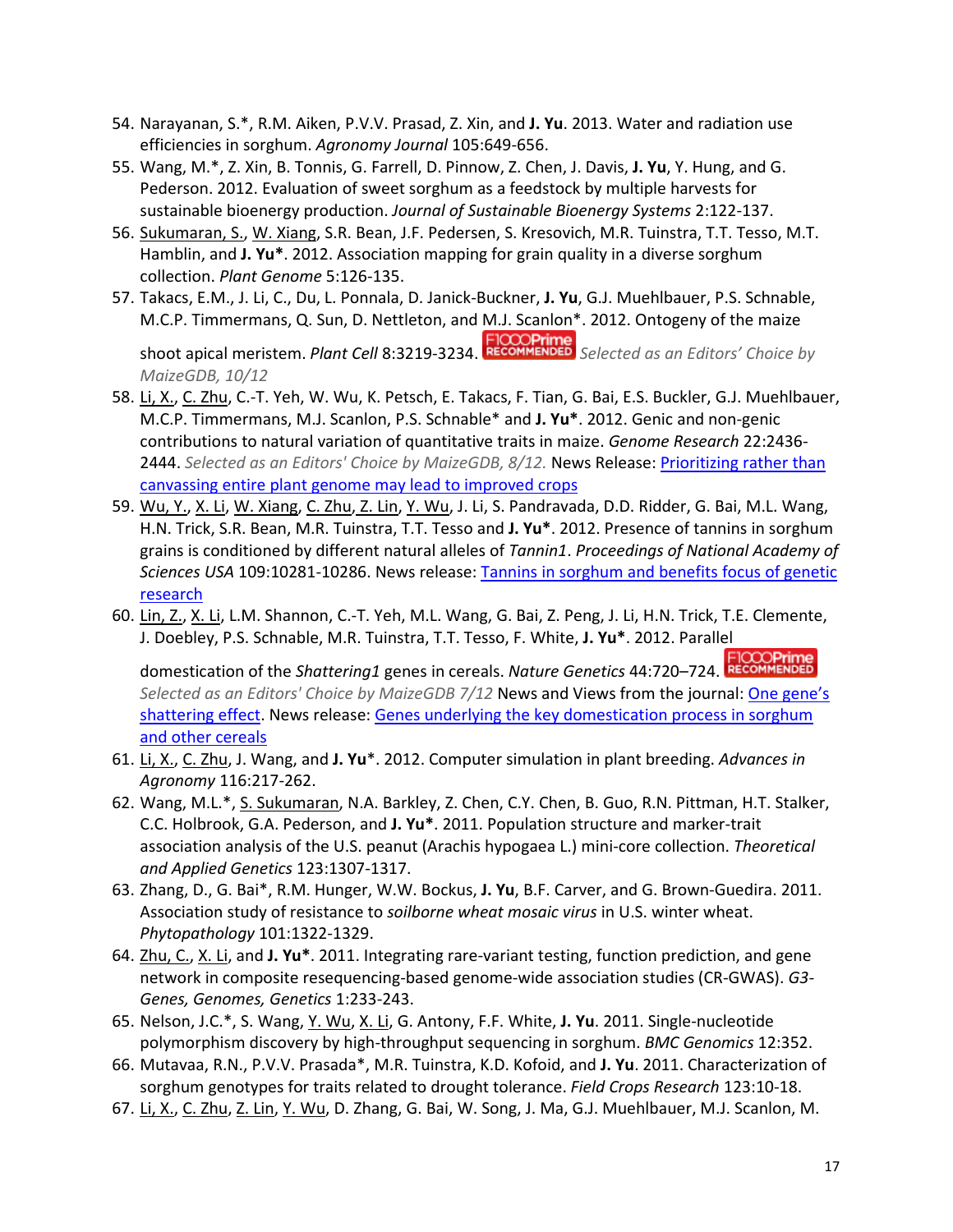Zhang, and **J. Yu\***. 2011. Chromosome size in diploid eukaryotic species centers on the average length with a conserved boundary. *Molecular Biology and Evolution* 28:1901–1911. News release: Chromosomes' big [picture: Similarities found in genomes across multiple species;](http://www.sciencedaily.com/releases/2011/07/110706113450.htm)  [Platypus still out of place](http://www.sciencedaily.com/releases/2011/07/110706113450.htm)

- 68. Wisser, R.J.\*, J.M. Kolkman, M.E. Patzoldt, J.B. Holland, **J. Yu**, M. Krakowsky, R.J. Nelson, and P.J. Balint-Kurti. 2011. Multivariate analysis of maize disease resistances suggests a pleiotropic genetic basis and implicates a glutathione S-transferase gene. *Proceedings of National Academy of Sciences USA* 108:7339-7344.
- 69. Zhang, D., G. Bai\*, C. Zhu, **J. Yu**, and B. Carver. 2010. Genetic diversity, population structure and linkage disequilibrium in U.S. elite winter wheat (*Triticum aestivum* L.). *Plant Genome* 3:117- 127*.*
- 70. Sun, G., C. Zhu, S. Yang, W. Song, M.H. Kramer, H.-P. Piepho, and **J. Yu\***. 2010. Variation explained in mixed model association mapping. *Heredity* 105:333-340.
- 71. Zhang, Z.\*, E. Ersoz, C.-Q. Lai, R.J. Todhunter, H.K. Tiwari, M.A. Gore, P.J. Bradbury, **J. Yu**, D.K. Arnett, J.M. Ordovas, and E.S. Buckler. 2010. Mixed linear model approach adapted for genomewide association studies. *Nature Genetics* 42:355-360.
- 72. Wu, X., S. Scott, J.L. Propheter, W.L. Rooney, **J. Yu**, and D. Wang\*. 2010. Features and fermentation performance of sweet sorghum juice after harvest. *Industrial Crops and Products* 31:164-170.
- 73. Tian, Z., Q. Qian, Q. Liu, M. Yan, X. Liu, C. Yan, G. Liu, Z. Gao, S. Tang, D. Zeng, Y. Wang, **J. Yu\***, M. Gu\*, and J. Li\*. 2009. Allelic diversities in rice starch biosynthesis lead to a diverse array of rice eating and cooking qualities. *Proceedings of National Academy of Sciences USA* 106:21760- 21765.
- 74. Wang, M.L.\*, C. Zhu, N.A. Barkley, Z. Chen, J.E. Erpelding, S.C. Murray, M.R. Tuinstra, T. Tesso, G.A. Pederson, and **J. Yu\***. 2009. Genetic diversity and population structure analysis of the accessions in the US historic sweet sorghum collection. *Theoretical and Applied Genetics* 102:13-23.
- 75. Buckler, E.S.\*, J.B. Holland\*, P.J. Bradbury, C.B, Acharya, P.J. Brown, C. Browne, E. Ersoz, S. Flint-Garcia, A. Garcia, J.C. Glaubitz, M.M. Goodman, C. Harjes, K. Guill, D.E. Kroon, S. Larsson, N.K. Lepak, H. Li, S.E. Mitchell, G. Pressoir, J.A. Peiffer, M.O. Rosas, T.R. Rocheford, M.C. Romay, S. Romero, S. Salvo, H.S. da Villeda, Q. Sun, F. Tian, N. Upadyayula, D. Ware, H. Yates, **J. Yu**, Z. Zhang, S. Kresovich\*, and M.D. Mullen\* 2009. The genetic architecture of maize flowering time. *Science* 325:714-718.
- 76. Zhu, C., and **J. Yu\***. 2009. Nonmetric multidimensional scaling corrects for population structure in association mapping with different sample types. *Genetics* 182:875-888.
- 77. **Yu, J.\***, Z. Zhang, C. Zhu, D. Tabanao, G. Pressoir, M.R. Tuinstra, S. Kresovich, R.J. Todhunter, and E.S. Buckler. 2009. Simulation appraisal of the adequacy of number of background markers for relationship estimation in association mapping. *Plant Genome* 2:63-77.
- 78. **Yu, J.\*** 2009. Realizing the potential of ultrahigh throughput genomic technologies in plant breeding. *Plant Genome* 2:2.
- 79. Ochanda, N., **J. Yu\***, P.J. Bramel, A. Menkir, M.R. Tuinstra, and M.D. Witt. 2009. Selection before backcross during exotic germplasm introgression. *Field Crops Research* 112:37-42.
- 80. Zhu, C., M. Gore, E.S. Buckler, and **J. Yu\***. 2008. Status and prospects of association mapping in Plants. *Plant Genome* 1:5-20.
- 81. **Yu, J.**, J.B. Holland, M.D. McMullen, and E.S. Buckler\*. 2008. Genetic design and statistical power of nested association mapping in maize. *Genetics* 138:539-551.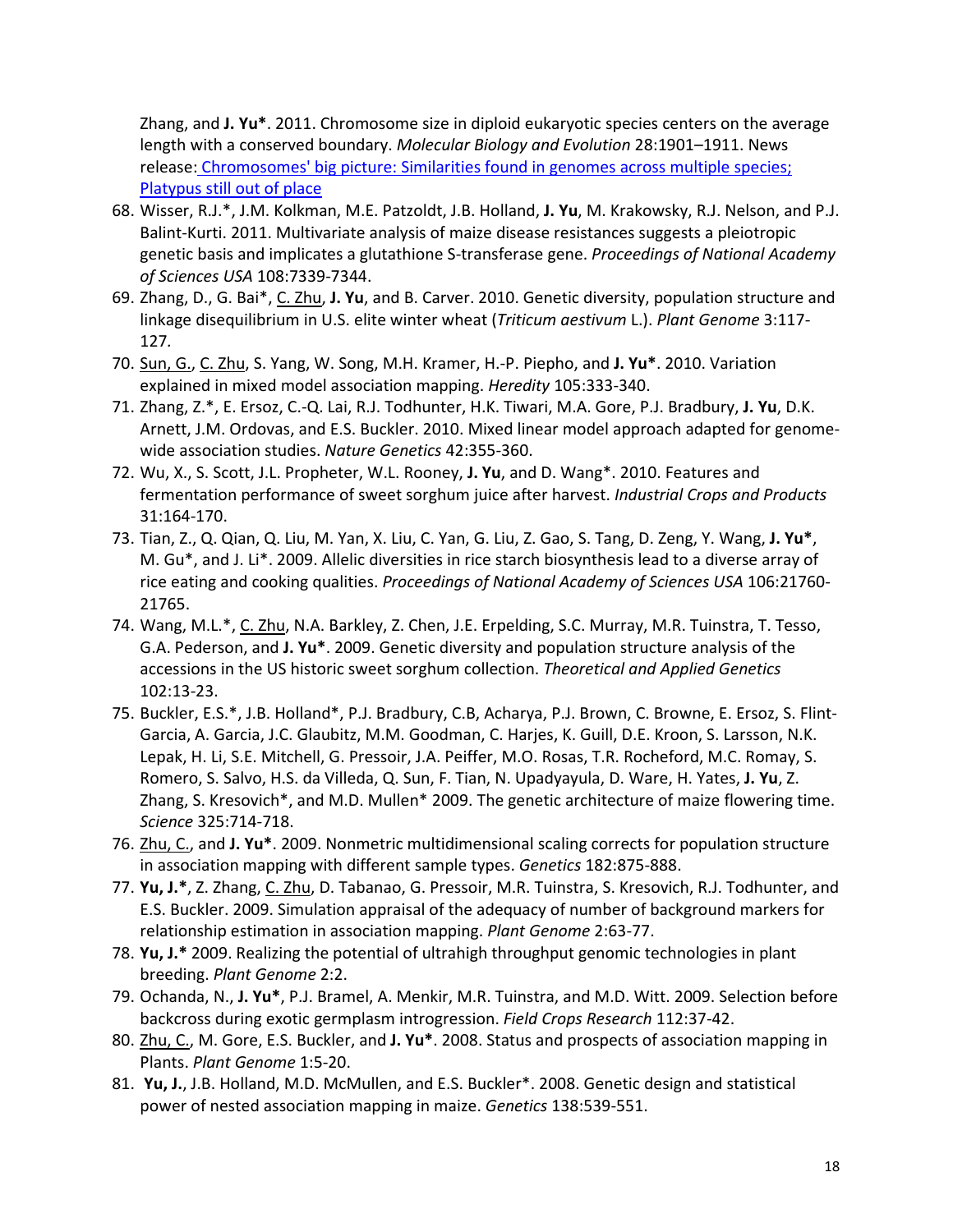- 82. Weber, A., R.M. Clark, L. Vaughn, J.D.J. Sánchez-Gonzalez, **J. Yu**, B.S. Yandell, P. Bradbury, and J.F. Doebley\*. 2007. Major regulatory genes in maize contribute to standing variation in Teosinte (*Zea mays* ssp. *parviglumis*). *Genetics* 177:2349–2359.
- 83. Tabanao, D.A., **J. Yu**, and R. Bernardo\*. 2007. Multilocus epistasis, linkage, and genetic variance in breeding populations with few parents. *Theoretical and Applied Genetics* 115:335-342.
- 84. Bernardo, R.\*, and **J. Yu**. 2007. Prospects for genomewide selection for quantitative traits in maize. *Crop Science* 47:1082-1090.
- 85. Yang, X.H., J.B. Yan, Y.P. Zheng, **J. Yu**, and J.S. Li\*. 2007. Reviews of association analysis of quantitative traits in plants. *Acta Agronomica Sinica* 33:523-530.
- 86. Stich, B., **J. Yu**, A.E. Melchinger\*, H.-P. Piepho, F. Utz, H.P. Maurer, and E.S. Buckler\*. 2007. Power to detect high-order epistatic interactions in a metabolic pathway using a new mapping strategy. *Genetics* 176:563-570.
- 87. **Yu, J.**, and E.S. Buckler\*. 2006. Genetic association mapping and genome organization of maize. *Current Opinion in Biotechnology* 17:155-160*.*
- 88. Arbelbide, M., **J. Yu**, and R. Bernardo\*. 2006. Power of mixed-model QTL mapping from phenotypic, pedigree, and marker data in self-pollinated crops. *Theoretical and Applied Genetics*  112:876-884.
- 89. **Yu, J.**, G. Pressoir, W.H. Briggs, I. Vroh Bi, M. Yamasaki, J.F. Doebley, M.D. McMullen, B.S. Gaut, D. Nielsen, J.B. Holland, S. Kresovich, and E.S. Buckler\*. 2006. A unified mixed-model method for association mapping that accounts for multiple levels of relatedness. *Nature Genetics*  **FICCOPrime**<br>38:203-208. RECOMMENDED
- 90. Flint-Garcia, S.A., A. Thuillet, **J. Yu**, G. Pressoir, S.M. Romero, S.E. Mitchell, J.F. Doebley, S. Kresovich, M.M. Goodman, and E.S. Buckler\*. 2005. Maize association population: a high resolution platform for QTL dissection. *Plant Journal* 44:1054-1064.
- 91. **Yu, J.**, M. Arbelbide, and R. Bernardo\*. 2005. Power of in silico QTL mapping from phenotypic, pedigree, and marker data in a hybrid breeding program. *Theoretical and Applied Genetics* 110:1061-1067.
- 92. **Yu, J.**, and R. Bernardo\*. 2004. Metabolic control analysis as a mechanism for maintaining genetic variance during advanced cycle breeding. *Theoretical and Applied Genetics* 108:1614- 1619.
- 93. **Yu, J.**, and R. Bernardo\*. 2004. Changes in genetic variance during advanced cycle breeding in maize. *Crop Science* 44:405-410.
- 94. **Yu, J.**, M.R. Tuinstra\*, M.M. Claassen, W.B. Gordon, and M.D. Witt. 2004. Analysis of cold tolerance in sorghum under controlled environment conditions. *Field Crops Research* 85:21-30.
- 95. **Yu, J.**, H. Lu, and R. Bernardo\*. 2001. Inconsistency between SSR groupings and genetic backgrounds of white corn inbreds. *Maydica* 46:133-139.
- 96. **Yu, J.**, and M.R. Tuinstra\*. 2001. Genetic analysis of seedling growth under cold temperature stress in grain sorghum. *Crop Science* 41:1438-1443.

#### **Book Chapters, Proceedings, Book Reviews, and Research Highlights (10)**

(Students/postdocs/staff of Yu's program; \*, corresponding author)

1. Baltensperger, D., M. Basu, Z. Dou, S. Flis, D. Galligan, M. Matlock, C. Morgan, D. Reed, C.W. Rice, G. Shurson, J.M. Tricarico, A.M. Thompson, A. Thomson, J.A. Thomasson, and **J. Yu**. 2021